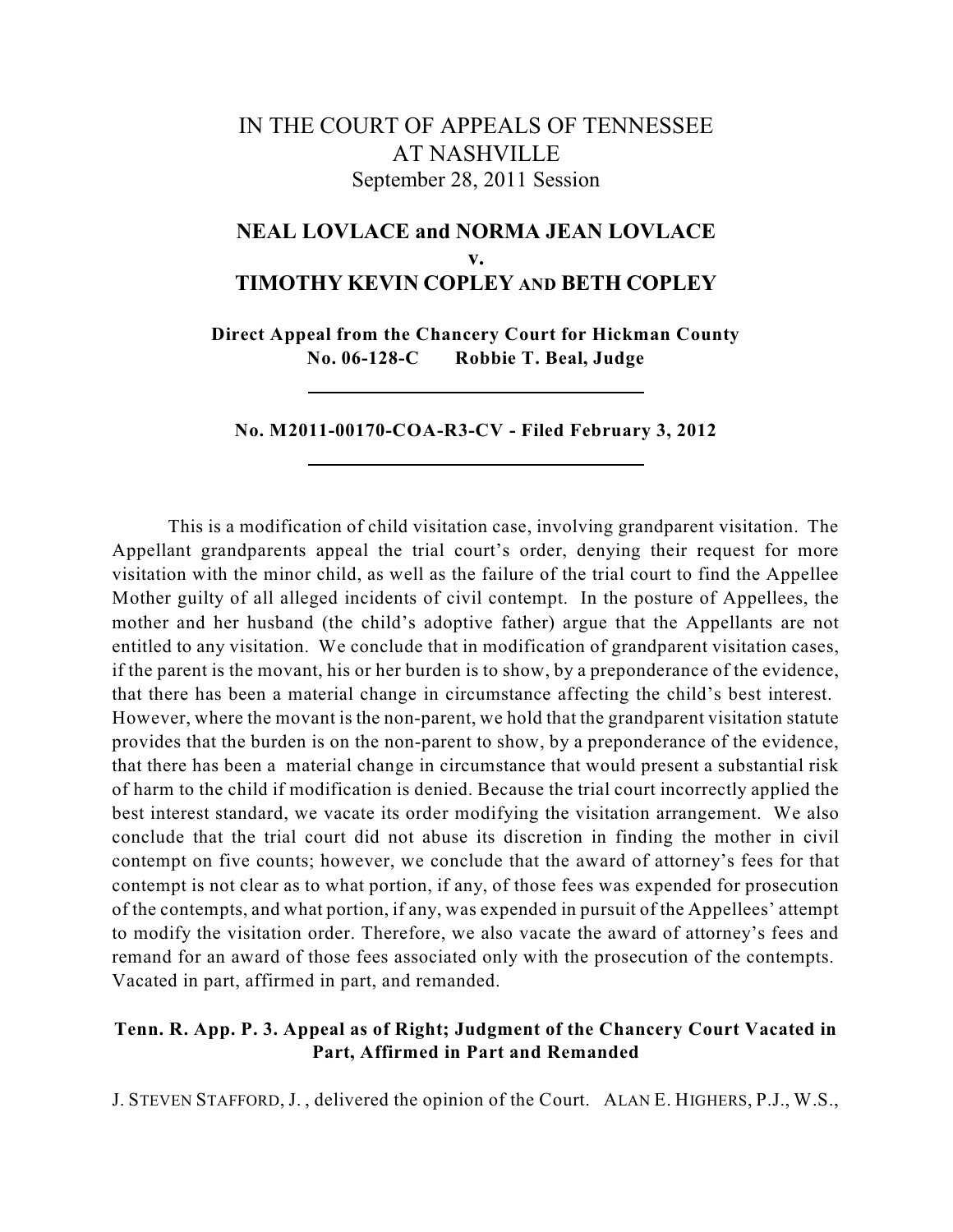and HOLLY M. KIRBY, J., each filed a separate concurrence and partial dissent.

Thomas F. Bloom, Nashville, Tennessee and Grant C. Glassford, Brentwood, Tennessee, for the appellants, Neal Lovlace and Norma Lovlace.

Rebecca K. McKelvey and Gregory D. Smith, Nashville, Tennessee, for the appellees, Timothy Kevin Copley and Beth Copley.

### **OPINION**

The minor child at issue in this case was born on September 4, 2002. She is the biological daughter of Beth Copley and Jerry David Rochelle. According to the Appellees' brief, Mrs. Lovlace and her former husband, Larry Rochelle, adopted Jerry David Rochelle while they were married. Mrs. Lovlace and Larry Rochelle subsequently divorced and she then married Neal Lovlace (together with Mrs. Lovlace, the "Lovlaces," "Grandparents," or "Appellants"); at the time of the hearing, the Lovlaces had been married for fifteen years.

Beth Copley and Jerry Rochelle were married at the time of the child's birth; however, they were divorced by decree of the Chancery Court for Hickman County on April 20, 2004. The final decree of divorce granted primary residential custody to Mrs. Copley, but granted Mr. Rochelle standard visitation. It is undisputed that Mr. Rochelle struggled with drug addiction during the marriage. Consequently, Mr. Rochelle's visitation with the child was to be supervised by the grandparents (i.e., the Lovlaces or Larry Rochelle and his wife), or by Mrs. Copley.

On January 15, 2005, Beth Copley married Timothy Kevin Copley (together with Mrs. Copley, the "Copleys," or "Appellees"). At this time, Mr. Rochelle was incarcerated in the Hickman County Jail. While incarcerated, Mr. Rochelle consented to the minor child being adopted by Mr. Copley. However, this petition was dismissed when Mr. Rochelle withdrew his consent in January 2006. The Lovlaces allege that, because Mrs. Copley believed that Mr. Rochelle's withdrawal of consent was encouraged by the Lovlaces, Mrs. Copley terminated any contact between the Lovlaces and the minor child in February 2006.

On April 24, 2006, the Lovlaces filed a petition for grandparent visitation under Tennessee Code Annotated Section 36-6-306 (the "Grandparent Visitation Statute"). In support of their petition, the Lovlaces averred that, from the time of the child's birth, until just before they filed the petition, they had been an integral part of the child's life. Specifically, the Lovlaces stated that they: (1) kept the child no less than two days per week at the request of Mrs. Copley; (2) provided financial support for the child; (3) had been involved in the child's activities, and (4) had developed a close bond with the child.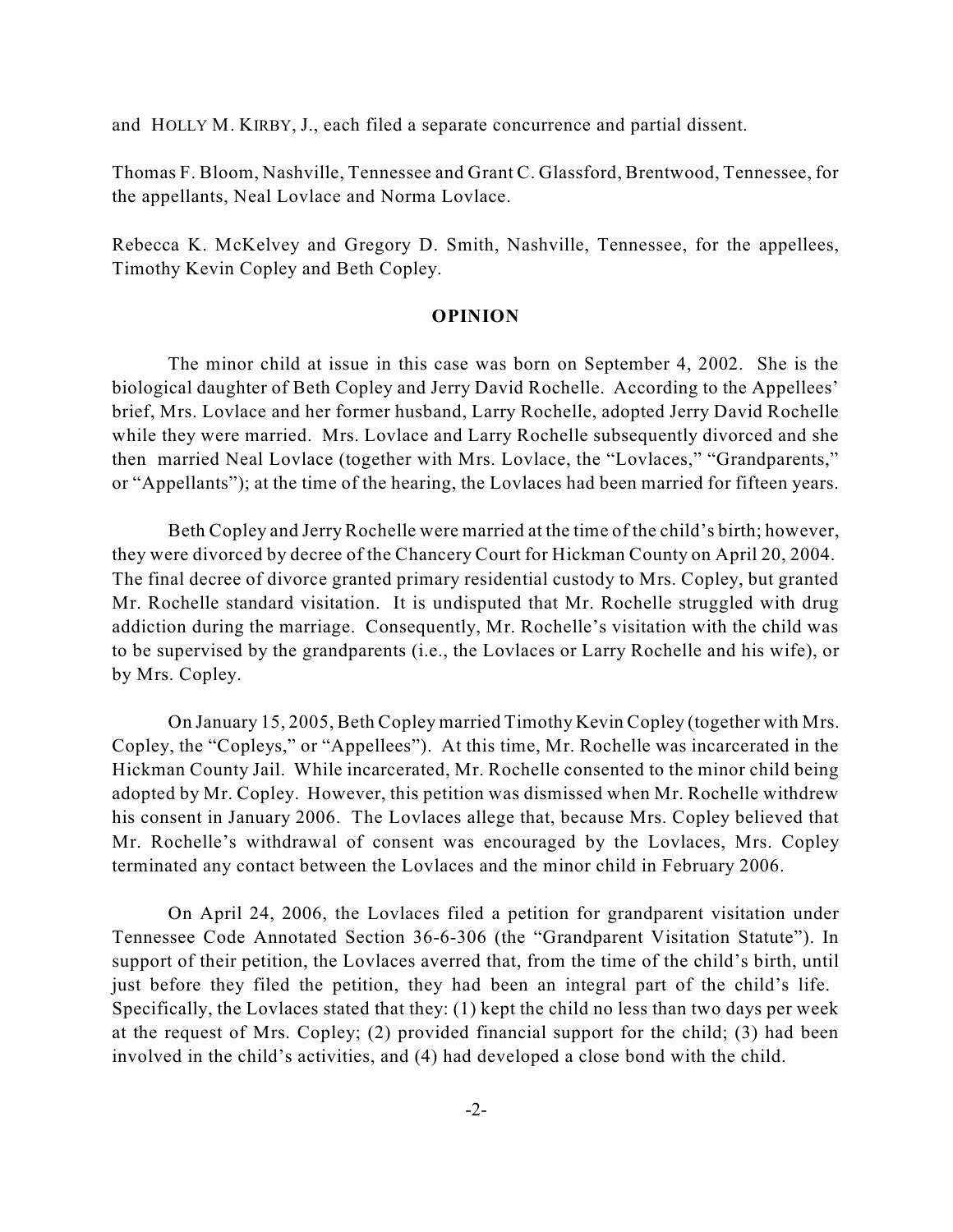A hearing on the Lovlaces' petition was held on April 25, 2006. On May 15, 2006, the trial court entered an "Agreed Order," granting the Lovlaces visitation under the Grandparent Visitation Statute.<sup>1</sup> Specifically, the Lovlaces were granted one Saturday per month from 9:00 a.m. until 5:00 p.m., and an additional two hours of visitation per week during the summer recess. The Lovlaces' visitation was subject to the following, relevant stipulations, which are set out in the Agreed Order: (1) Beth Copley will select the Saturday for visitation and will notify the Lovlaces at least five days in advance; (2) Beth Copley will select the two hour weekly period for summer visitation and will notify the Lovlaces at least thirty-six hours in advance; (3) as the child becomes involved in normal childhood activities, the Lovlaces must yield the portion of their visitation that conflicts with the child's activities, and Mrs. Copley will try to avoid such conflicts in choosing the date and time of visitation; (4) the Lovlaces' visitation time must come from Mr. Rochelle's time . . .; and (5) all parties shall cooperate and endeavor in good faith to effect this agreement in the best interest of the child. No appeal was taken from this Agreed Order.

On March 24, 2009, a Final Order of Adoption (the "Adoption Order") was entered, whereby Mr. Copley adopted the minor child. The Adoption Order specifically acknowledges that Mr. Rochelle consented to the adoption. As is relevant to the instant appeal, the Adoption Order contains the following language:

> It is further ORDERED, ADJUDGED and DECREED by the Court that the entry of this Final Order of Adoption does not alter or modify the grandparent visitation rights of Neal and Jean Lovlace as previously ordered by the Hickman County Chancery Court.

There is no evidence in the record that any appeal was taken from the Adoption Order.

Even before Mr. Copley adopted the minor child, the relationship between the Copleys and the Lovlaces was strained. This is evidenced by the Lovlaces filing a petition for contempt against Mrs. Copley on March 15, 2007. This petition alleges that Beth Copley had violated the Agreed Order on visitation by, among other things, failing to provide the required notice to the Lovlaces. The Copleys answered the first petition for contempt with a motion to dismiss based upon the Lovlaces' alleged failure to provide proper notice in satisfaction of due process. Before a hearing on the petition for contempt and the corresponding motion to dismiss, on February 25, 2008, the Lovlaces were allowed to file an amended petition for contempt. Then, again, on March 9, 2009, the Lovlaces were

<sup>&</sup>lt;sup>1</sup> We note that, at the time of entry of the Agreed Order, Mr. Copley had not yet adopted the child. Consequently, he was not a party to the proceedings giving rise to the Agreed Order.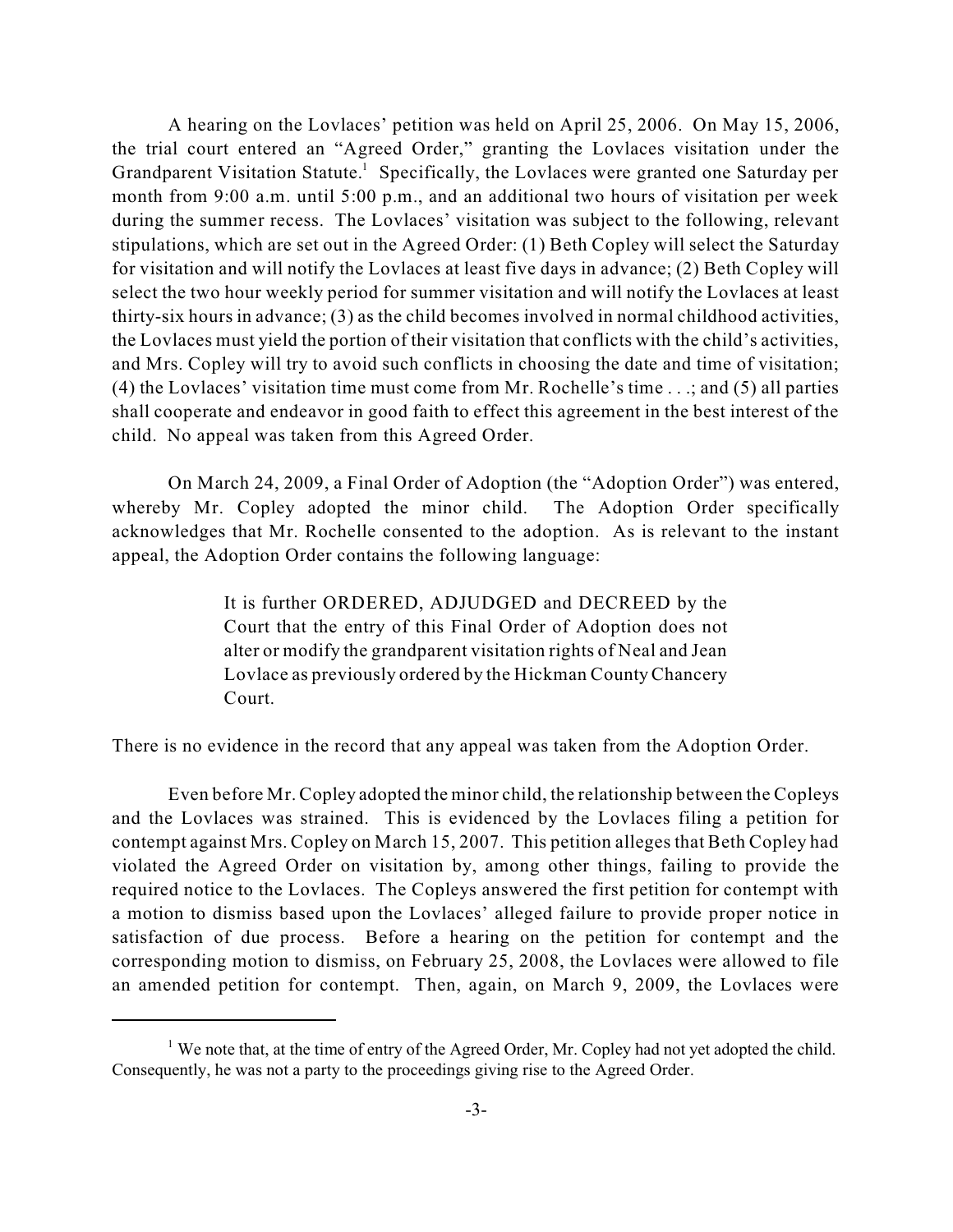granted leave to file a second amended petition for contempt and to modify the May 15, 2006 Agreed Order. By their petition, the Lovlaces aver numerous counts of civil contempt against Mrs. Copley. The alleged violations of the May 15, 2006 Agreed Order took place from June 2006 through January 2009. We will discuss the specific allegations below. However, suffice to say, the Lovlaces state that Mrs. Copley repeatedly failed to give them proper notice of visitation as required under the Agreed Order, failed to allow the court ordered visitation on numerous occasions, and generally failed to cooperate and endeavor in good faith to effect the visitation agreement in the best interest of the child. In addition to the allegations of contempt, the Lovlaces' petition also asks the court to modify the Agreed Order on visitation to allow the Lovlaces additional time with the child.

On May 29, 2009, the Copleys filed an answer to the Lovlaces' second amended petition for contempt and to modify, wherein they denied the material allegations of contempt and further moved the court to terminate the Lovlaces' visitation with the minor child. As grounds for terminating the Lovlaces' visitation, the Copleys averred that Mrs. Lovlace had exacerbated the friction between the parties, that the Lovlaces had short tempers, and that visitation was not in the child's best interest. On July 24, 2009, the Lovlaces answered the counter-petition to terminate visitation, denying the material allegations contained therein.

On July 24, 2009, the Lovlaces filed a motion asking the court, *inter alia*, for make-up visitation with the child. Specifically, the Lovlaces argued that their Saturday visitation was denied from December 2008 until March of 2009, and was again denied in July 2009. On August 24, 2009, the Copleys moved the court to suspend the Lovlaces' visitation, pending final hearing. On November 5, 2009, the Copleys filed a motion, asking the court to declare void and of no affect whatsoever the specific provision in the Final Order of Adoption (*supra*), which reserved the Lovlaces' visitation with the minor child after her adoption by Mr. Copley.

On November 17, 2009, the trial court heard some of the pending motions, including the Lovlaces' motion for make-up visitation, the Copleys' motion to suspend visitation pending final hearing and their motion to declare the paragraph of the Adoption Order void. By Order of December 9, 2009, the trial court: (1) denied the Copleys' motion to declare the paragraph of the Adoption Order void; (2) granted the Lovlaces specific Saturday visitation; (3) deferred the Lovlaces' request for make-up visitation to the final hearing; and (4) denied the Copleys' motion to suspend the Lovlaces' visitation pending the final hearing. The Copleys' filed a motion for interlocutory appeal from this order, which motion was denied by the trial court's March 29, 2010 Order. The Copleys' application for extraordinary appeal to this Court, under Tennessee Rule of Appellate Procedure 10, was denied by this Court's Order of April 5, 2010.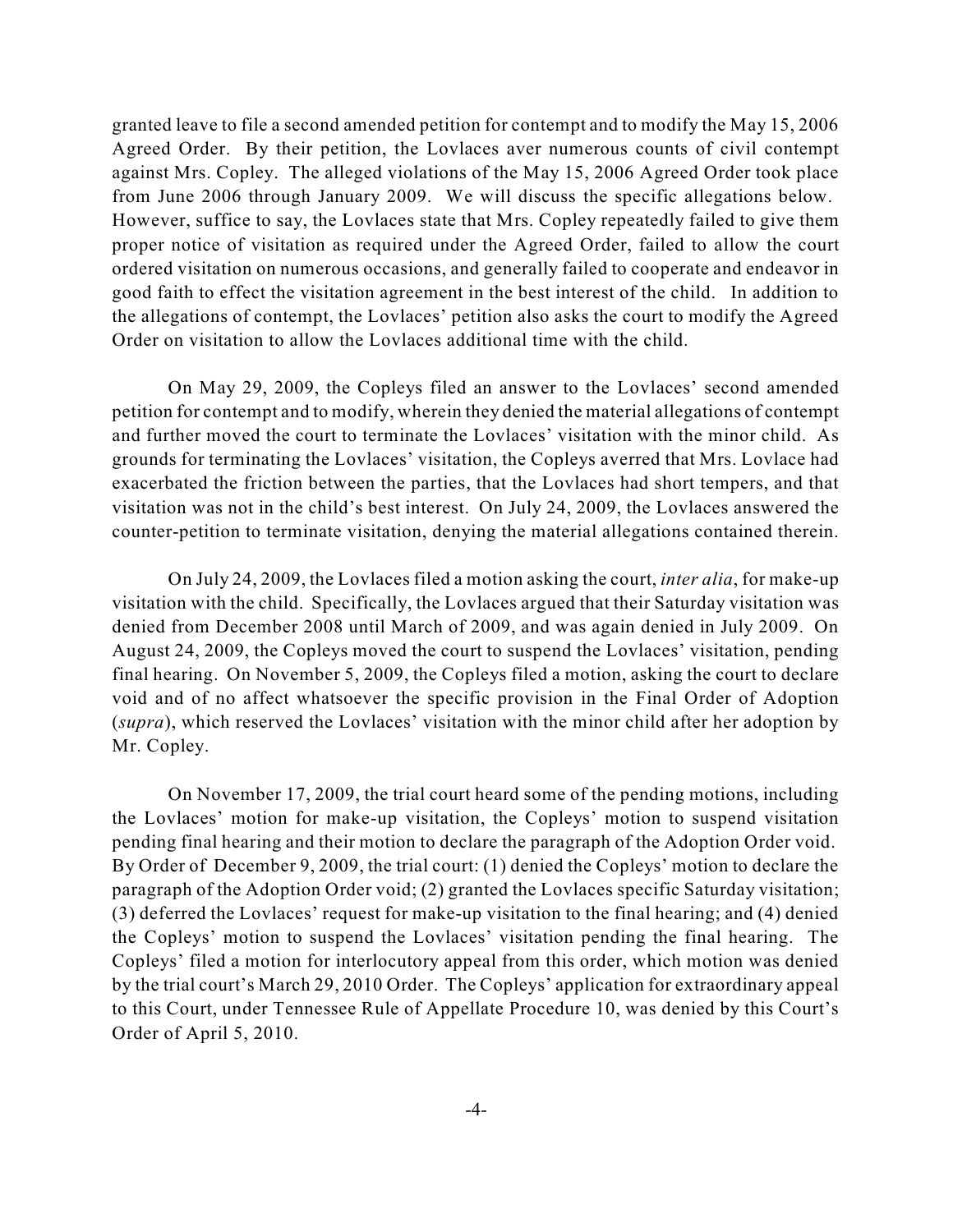The case proceeded to final hearing on June 21 and 22, 2010. Following the hearing, the trial court ruled, from the bench, that Mrs. Copley "did engage in contemptuous behavior and did not operate at all times in good faith." The court went on to state that "[t]he primary punishment that the mother's going to face [for the finding of contempt] is the award of attorneys' fees to the Lovlaces.<sup>2</sup> That award will be reduced to judgment . . . in the amount of \$75,000." Before a final order could be entered, on July 19, 2010, the Copleys filed an objection to the award of attorney's fees, alleging that there was no legal basis for the trial court's award of these fees. On September 28, 2010, the trial court heard arguments on the Copleys' objection to the award of attorney's fees. By Order of October 21, 2010, the trial court reduced the award of attorney's fees and costs to \$32,000.00.

A final order was entered on January 5, 2011. Therein, the trial court specifically found, in relevant part, as follows:

> 5. Beth Copley has petitioned this Court to terminate the grandparents' visitation rights. The Court finds, however, that there is nothing in the record to warrant terminating or further limiting the grandparents' rights.

> 6. [The Lovlaces] seek modification of the Agreed Order Establishing Grandparent Rights to increase the time they have with the minor child. The Court finds no basis in the record to modify the grandparents' visitation schedule to any significant degree.

> 7. Based upon the conduct of the mother, however, the Court does believe that a modification is necessary to secure the grandparents the regular visitation they are supposed to have under the Agreed Order and to remove the discretion from the mother and adopt[ive] father.

> 8. The Court does find that there has been a material change in circumstances and the relationship of the parties had degenerated to the point where they are no longer able to work together. The Court finds that it is necessary for the Court to mandate certain specific times for grandparent visitation to take

 $<sup>2</sup>$  In their second amended petition for contempt and to modify, the Lovlaces requested an award of</sup> the "attorney fees and costs, incurred by them in the prosecution of this Petition." During the hearing, the Lovlaces introduced affidavits to support their request for fees and costs.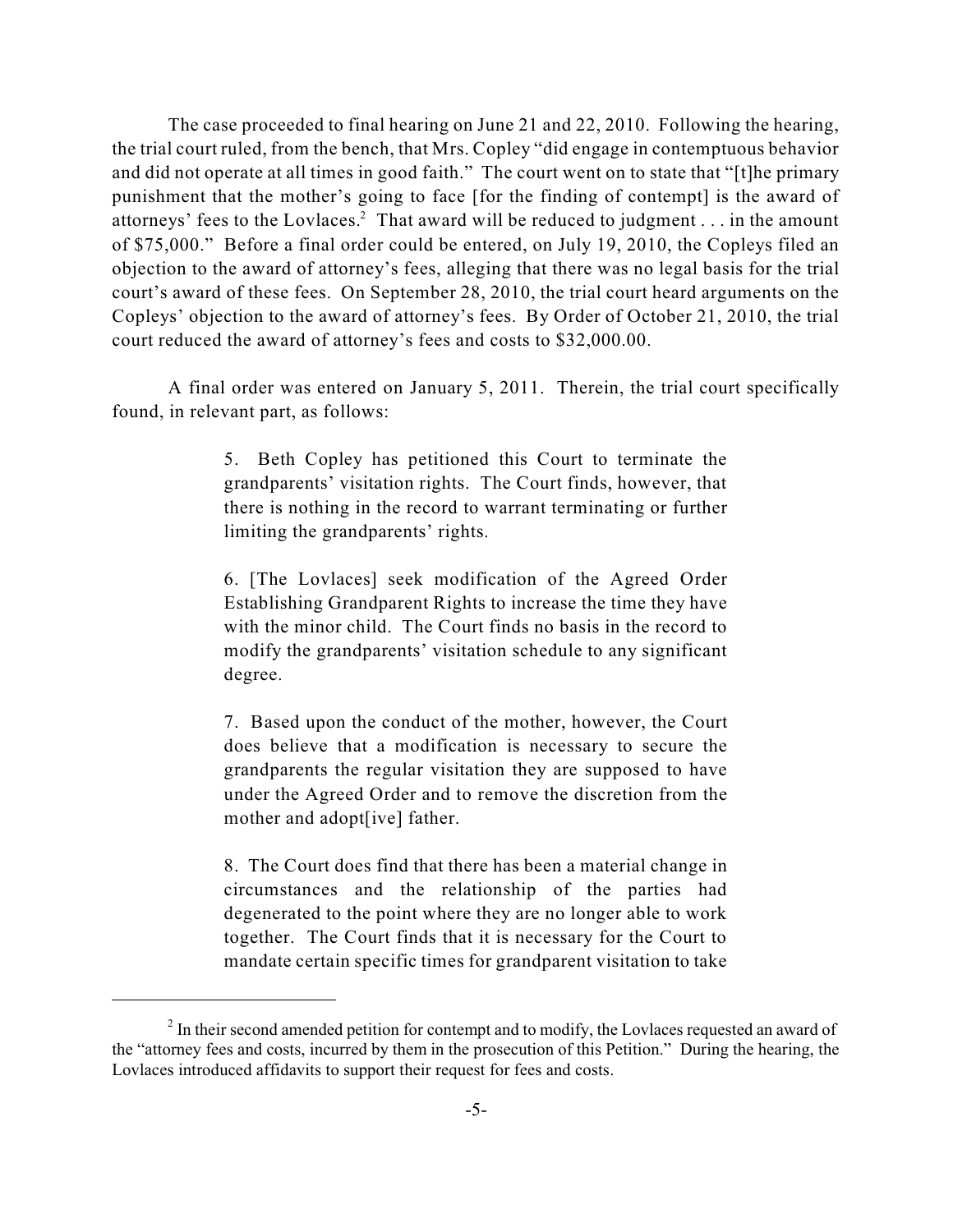the discretion out of the hands of mother and adoptive father as to when grandparents visit with the minor child.

9. The Court finds that it is in the best interest [of] the child to mandate certain specific times because the grandparent visitation was an agreement fairly bargained on [and] between the parties.

\*\*\*

11. The Court finds that it is necessary to expand the visitation just a little bit to make a smoother transition.

Based upon the foregoing findings, the court modified the existing visitation schedule to allow the Lovlaces specific visitation on the third Saturday of each month, and also specified that the summer visitation would commence at 6:00 p.m. on Friday and would end at 6:00 p.m. on Saturday. The court also set a specific place for exchange of the child.

Concerning the Lovlaces' petition for contempt, the January 5, 2011 order states:

22. After consideration of the record, the Court finds that the [Lovlaces] have proven, by a preponderance of the evidence, that Beth Copley is in willful, civil contempt for [failure] to follow[] the Court's order [i.e., the May 15, 2006 Agreed Order] in the following instances:

(a) The Court finds that in January of 2007, Beth Copley failed to provide at least five (5) days written notice for the January 7, 2007 visitation. The Court finds that the *Orders* were specific and that mother is in willful violation of Paragraph 3A of the *Agreed Order*.

(b) The Court finds that in February of 2007, three and one half hours were missed due to a gymnastics class that was not attended or was not regularly scheduled.

(c) The Court finds that Beth Copley's conduct constitutes willful, civil contempt.

(d) The Court finds that in June of 2007, the [Lovlaces'] visitation was missed without cause. Mother is in willful civil contempt.

(e) In July 2007, mother scheduled visitation on a court date that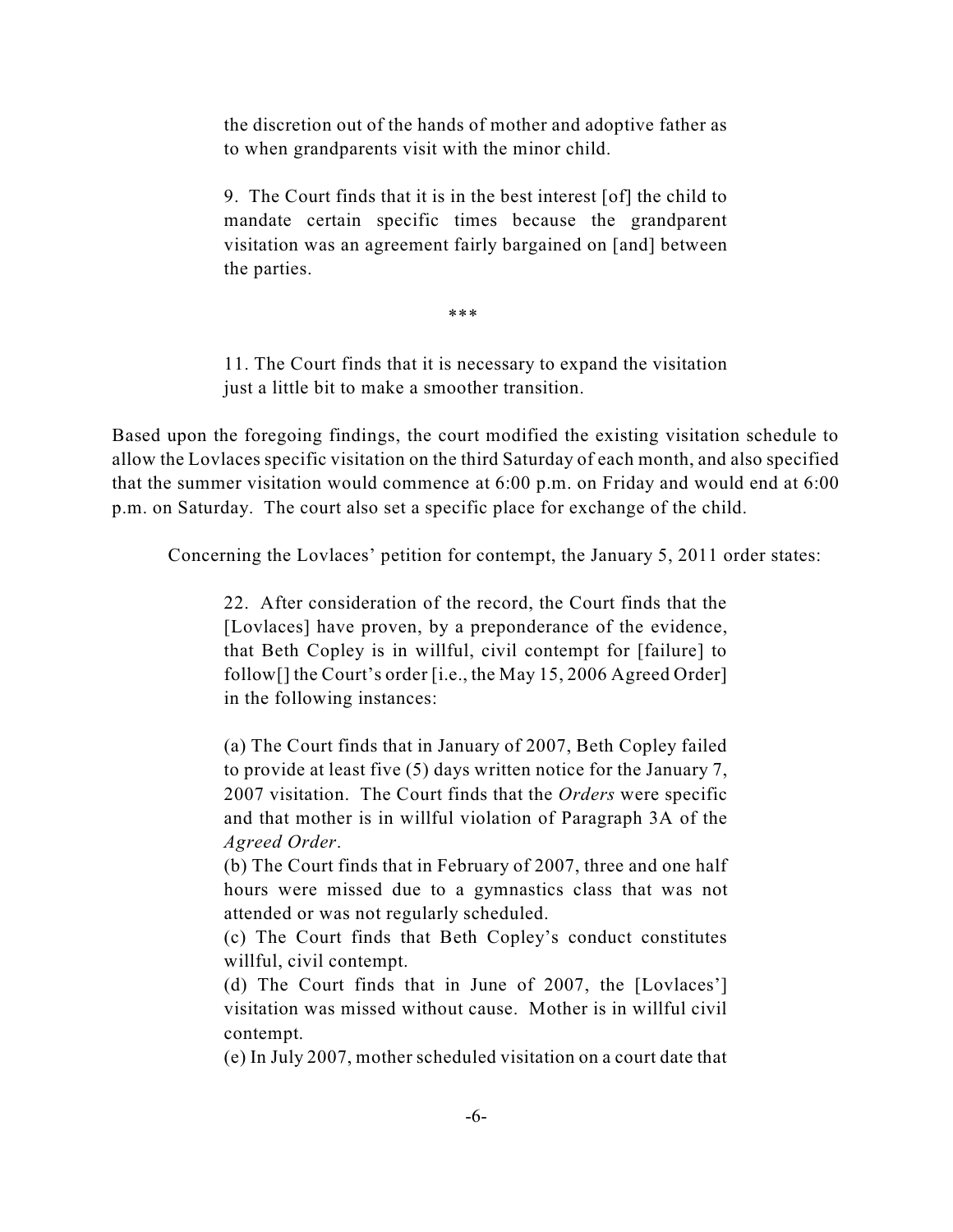the grandparents were required to attend. The Court finds that mother was not operating in good faith and is in willful, civil contempt.

(f) The Court finds that in July, 2007, Beth Copley was in willful, civil contempt of Paragraph 3I and 3J of the *Agreed Order* by her conduct. She is in willful, civil contempt.

(g) Accordingly, the Court finds that Beth Copley is in willful violation of this Court's Order on five separate occasions.

(h) The Court finds that the appropriate sanction for mother's contempt is the award of attorney's fees which has been addressed by separate order.

(i) The Court finds that Mother has engaged in contemptuous behavior and did not operate [at] all times in good faith.

The Lovlaces appeal and raise two issues for review as stated in their brief:

I. Whether the trial court abused its discretion in failing to modify the grandparents' visitation rights in such a way as to assure the continued development of an important and stabl[e] relationship in the child's life.

II. Whether the evidence preponderates in favor of finding the mother in contempt of court on all counts alleged by the grandparents thus warranting make-up visitation times and restoration of the original award of attorney's fees.

In the posture of Appellees, the Copleys raise the following, additional issues for review, which we restate as follows:

> I. Whether the Lovlaces' court-ordered visitation should be terminated. The Copleys' argument on this issue is two-fold: (1) whether the trial court incorrectly treated the Lovlaces as "grandparents" under the Grandparent Visitation Statute; and (2) whether the trial court incorrectly enforced the reservation of the Lovlaces' visitation as set out in the final order of adoption.

> II. Whether the findings of civil contempt, and the award of attorney's fees thereon, should be reversed.

Although the parties make cogent arguments on these issues, we perceive that there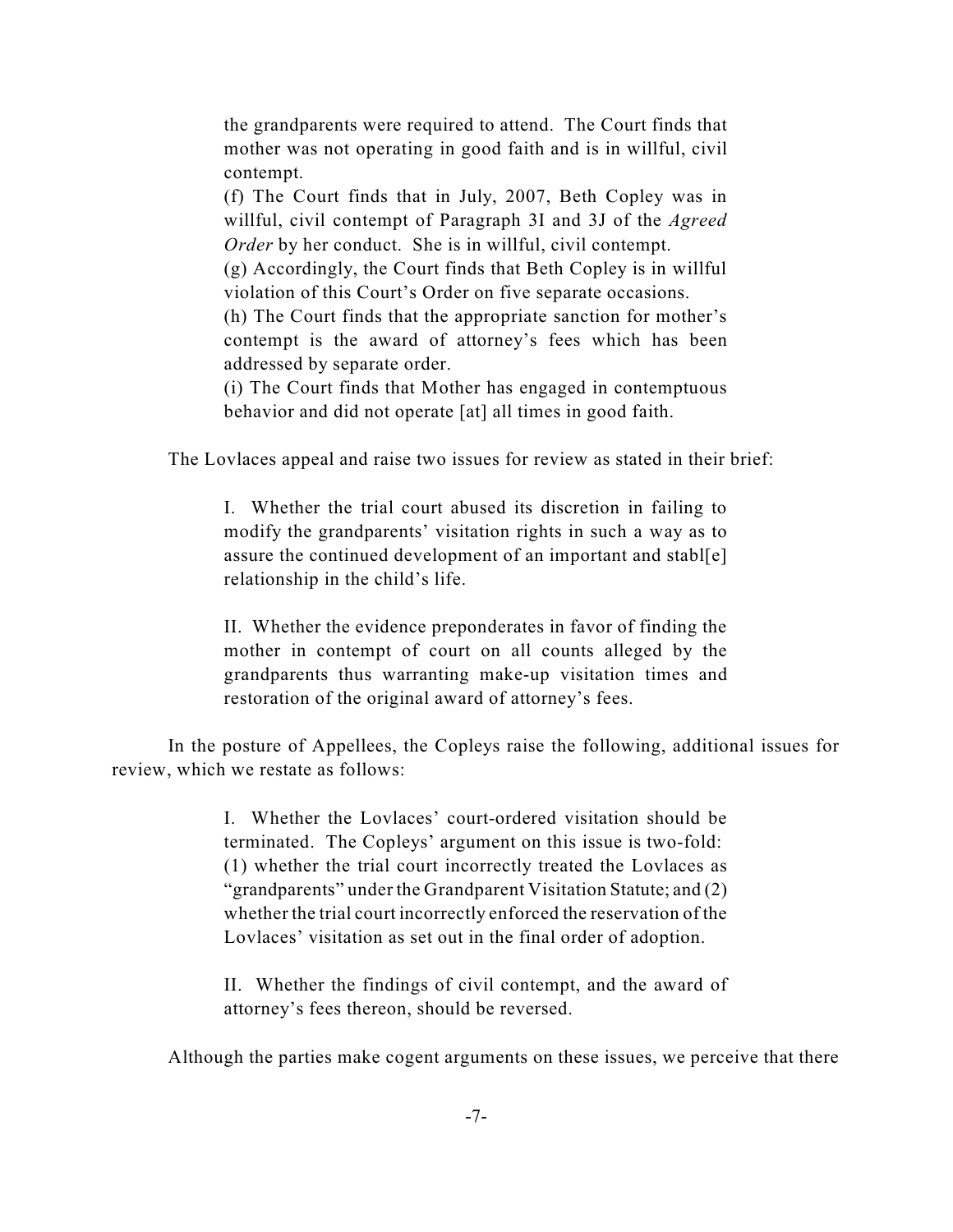are actually three dispositive issues, namely:

1. Whether the May 15, 2006 Agreed Order is void, *ab initio*, for lack of subject-matter jurisdiction; and, if not

2. Whether the trial court applied the correct standard for modification of grandparent (i.e., non-parent) visitation?

3. Whether the trial court erred in holding Mrs. Copley in contempt of the Agreed Order; and, if so, whether the award of attorney's fees for that contempt was proper?

### **Validity of the May 15, 2006 Agreed Order**

The Copleys argue that the Grandparent Visitation Statute's definition of "grandparent" (at Tennessee Code Annotated Section 36-6-306(e)) does not include the Lovlaces. Although not specifically argued by the Copleys, this question rests upon whether the trial court had subject-matter jurisdiction to treat the Lovlaces as grandparents under the statutory definition. It is well settled that this Court is required to consider the subject matter jurisdiction of both this Court and the trial court regardless of whether the existence thereof is presented as an issue. Tenn. R. App. P. 13(b); *Wunderlich v. Fortas*, 776 S.W.2d 953, 957 (Tenn. Ct. App.1989).

The concept of subject matter jurisdiction involves a court's power to adjudicate a particular type of controversy. *See Meighan v. U.S. Sprint Communications Co.*, 924 S.W.2d 632, 639 (Tenn. 1996); *Turpin v. Conner Bros. Excavating Co.*, 761 S.W.2d 296, 297 (Tenn. 1988). Courts derive their subject matter jurisdiction from the Constitution of Tennessee or from legislative act, *see Kane v. Kane*, 547 S.W.2d 559, 560 (Tenn. 1977); *Brown v. Brown*, 198 Tenn. 600, 618–19, 281 S.W.2d 492, 501 (1955), and cannot exercise jurisdictional powers that have not been conferred directly on them expressly or by necessary implication. *See Hicks v. Hicks*, No. 01A01–9309–CH–00417, 1994 WL 108896, at \*2 (Tenn. Ct. App. Mar. 30, 1994) (No Tenn. R. App. P. 11 application filed).

A court's subject matter jurisdiction in a particular circumstance depends on the nature of the cause of action and the relief sought. *See Landers v. Jones*, 872 S.W.2d 674, 675 (Tenn. 1994). It does not depend on the conduct or agreement of the parties, *see Shelby County v. City of Memphis*, 211 Tenn. 410, 413, 365 S.W.2d 291, 292 (Tenn. 1963); *James v. Kennedy*, 174 Tenn. 591, 595, 129 S.W.2d 215, 216 (Tenn. 1939), and thus the parties cannot confer subject matter jurisdiction on a trial or an appellate court by appearance, plea, consent, silence, or waiver. *See Caton v. Pic–Walsh Freight Co.*, 211 Tenn. 334, 338, 364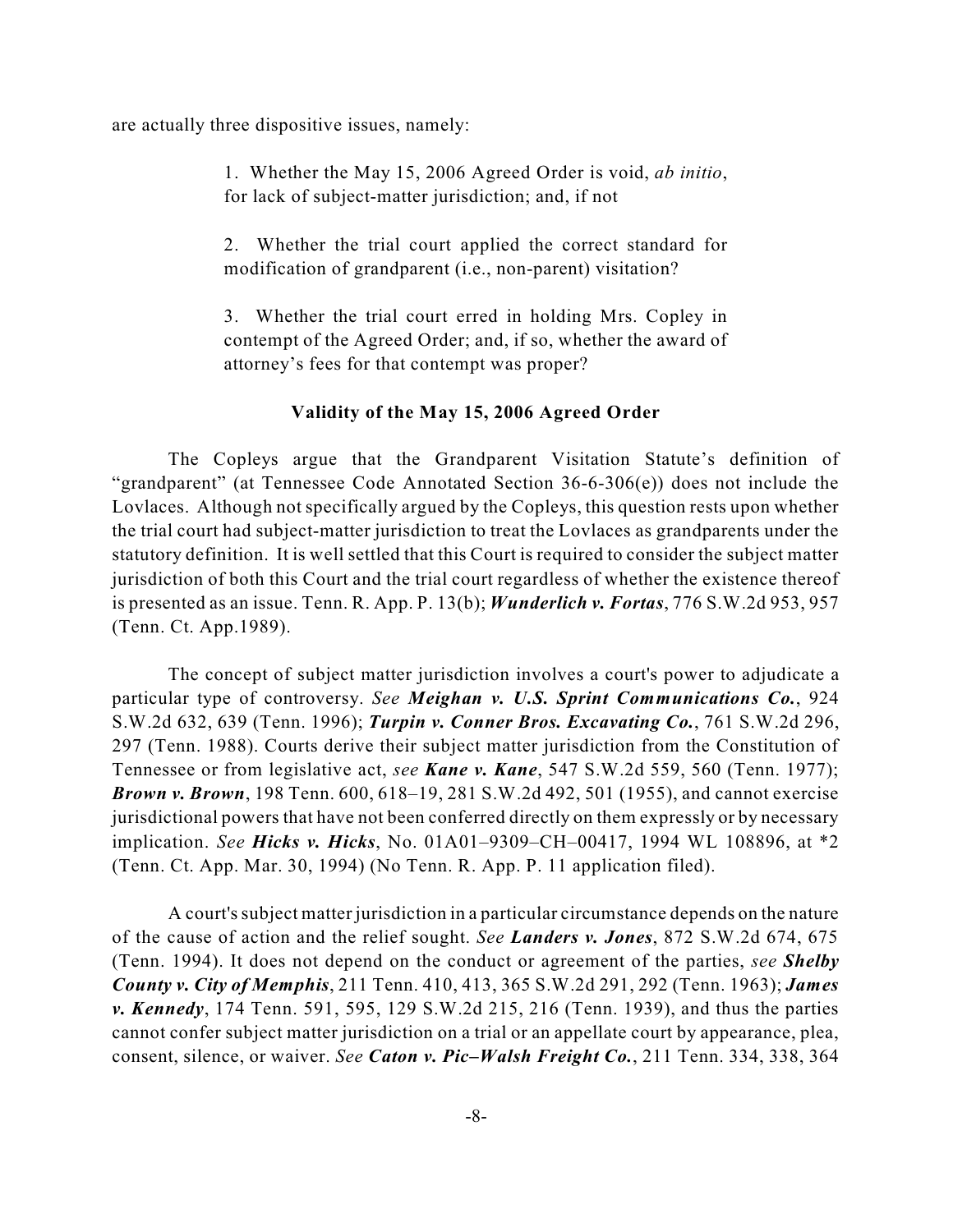S.W.2d 931, 933 (Tenn. 1963); *Brown v. Brown*, 198 Tenn. at 618–19, 281 S.W.2d at 501.

Judgments or orders entered by courts withoutsubject matter jurisdiction are void,*see Brown v. Brown*, 198 Tenn. at 610, 281 S.W.2d at 497; *Riden v. Snider*, 832 S.W.2d 341, 343 (Tenn. Ct. App. 1991); *Scales v. Winston*, 760 S.W.2d 952, 953 (Tenn. Ct. App. 1988). The lack of subject matter jurisdiction is so fundamental that it requires dismissal whenever it is raised and demonstrated. *See* Tenn. R. Civ. P. 12.08. Thus, when an appellate court determines that a trial court lacked subject matter jurisdiction, it must vacate the judgment and dismiss the case without reaching the merits of the appeal. *See J.W. Kelly & Co. v. Conner*, 122 Tenn. 339, 397, 123 S.W. 622, 637 (1909).

Based upon the foregoing law, the fact that the parties originally agreed that the Lovlaces should enjoy visitation with the child under the Grandparent Visitation Statute does not, necessarily, confer jurisdiction on the trial court to treat the Lovlaces as grandparents under the statute if they do not meet the statutory definition. We must, therefore, determine, as a threshold inquiry, whether the Lovlaces can, in fact, be considered grandparents under the statute. Tennessee Code Annotated Section 36-6-306(e) defines "grandparent" as follows:

> (e) Notwithstanding any provision of law to the contrary, as used in this section and in  $\S$  36-6-307, with regard to the petitioned child, the word "grandparent" includes, but is not limited to:

- (1) A biological grandparent;
- (2) The spouse of a biological grandparent; or
- (3) A parent of an adoptive parent.

The determination of whether the Lovlaces qualify as grandparents under the statute requires us to interpret the Grandparent Visitation Statute. Interpretation of a statute is a question of law, which we review *de novo*, without a presumption of correctness. Tenn. R. App. P. 13(d); *In re Angela E.*, 303 S.W.3d 240, 246 (Tenn. 2010); *In re Adoption of A.M.H.*, 215 S.W.3d 793, 809 (Tenn. 2007). Our role in statutory interpretation is to determine and implement the legislature's intent. *State v. Wilson*, 132 S.W.3d 340, 341 (Tenn. 2004).

The most basic rule of statutory construction is to ascertain and give effect to the intention and purpose of the legislature. *In re Angela E.*, 303 S.W.3d at 246; *State v. Wilson*, 132 S.W.3d at 341; *Mooney v. Sneed*, 30 S.W.3d 304, 306 (Tenn. 2000); *Gleaves v. Checker Cab Transit Corp., Inc.*, 15 S.W.3d 799, 802 (Tenn. 2000). The court must ascertain the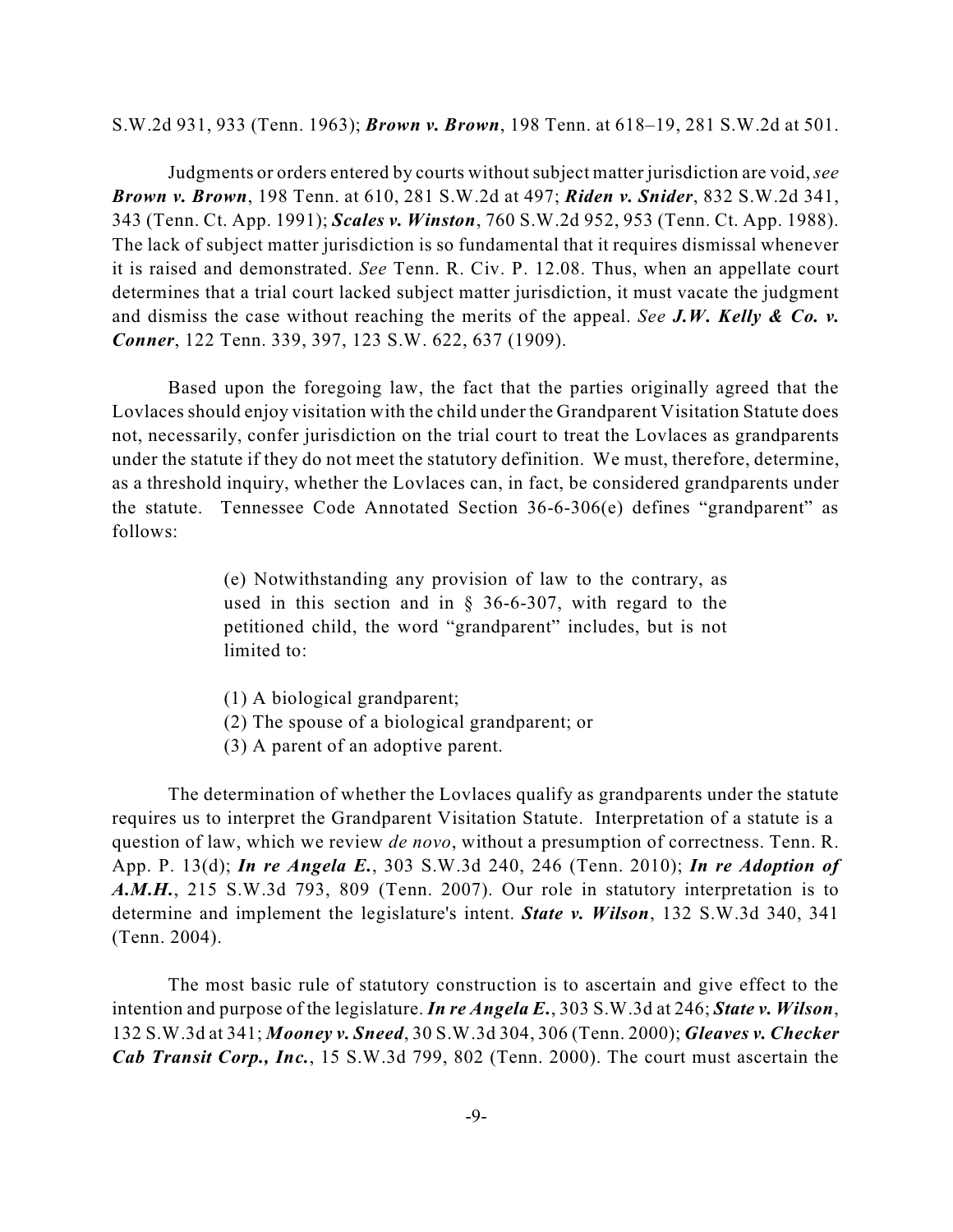legislative intent without unduly restricting or expanding the statute's coverage beyond its intended scope. *State v. Sliger*, 846 S.W.2d 262, 263 (Tenn. 1993); *see Gleaves*, 15 S.W.3d at 802; *Worley v. Weigels, Inc.*, 919 S.W.2d 589, 593 (Tenn. 1996); *Owens v. State*, 908 S.W.2d 923, 926 (Tenn. 1995). The legislative intent and purpose are to be ascertained primarily from the natural and ordinary meaning of the statutory language, without a forced or subtle interpretation that would limit or extend the statute's application. *State v. Blackstock*, 19 S.W.3d 200, 210 (Tenn. 2000) (citing *State v. Pettus*, 986 S.W.2d 540, 544 (Tenn. 1999)).

As set out in the Copleys' brief, "Ms. Lovlace and her former husband, Larry Rochelle, adopted Jerry David Rochelle when they were married." Although Mrs. Lovlace is not biologically related to the child, it is well-settled that adoptive parents enjoy the same constitutionally protected rights as biological parents. *Simmons v. Simmons*, 900 S.W.2d 682, 685 (Tenn.1995). Following her adoption of Jerry David Rochelle, Mrs. Lovlace gained the same rights as if she were Mr. Rochelle's biological mother. Consequently, under the law, she is treated the same as if she were the child's biological grandmother. Because an adoptive parent enjoys the same legal standing as a biological parent, we see no reason to distinguish between the two for purposes of grandparent visitation. Therefore, Mrs. Lovlace would come within the statutory definition of "grandparent." Following this logic, Mr. Lovlace, by virtue of his marriage to Mrs. Lovlace, would have the same standing under Tennessee Code Annotated Section 36-6-306(e)(2) to petition the court for grandparent visitation as the spouse of a biological grandparent.

Although we conclude that the Lovlaces are grandparents under the express language of the statute, we note that the Lovlaces arguably need not meet any of the express definitions of grandparent to have standing under the Grandparent Visitation Statute. The statute specifically states that the definition of grandparent "includes, but is not limited to" the three enumerated definitions. Tenn. Code Ann. §36-6-306(e)(2). The word "includes" can be used as a term of enlargement or limitation*. See, e.g., Thorn v. Mercy Mem. Hosp. Corp.*, 761 N.W.2d 414 (Mich. Ct. App. 2008). Consequently, the question of whether our Legislature intended the term, as used in the Grandparent Visitation Statute, as one of enlargement or limitation rests upon the context in which it is used. Where the word "includes," or "including" is coupled with the phrase "but not limited to," courts, including our own, have generally interpreted the term as one of enlargement. *See, e.g., Haynes v. Knoxville Utilities Bd.*, 1993 WL 104639 (Tenn. Ct. App. April 8, 1993) (interpreting the words "including but not limited to" to confer broad powers on the Board with respect to employee grievances); *Owings v. Owings*, No. W2005-01233-COA-R3-CV, 2006 WL 3410702 (Tenn. Ct. App. Nov. 22, 2006) (interpreting the Child Support Guidelines use of "includes but is not limited to" to give a broad definition of gross income, which is not limited to the enumerated categories of "wages, salaries, commissions, bonuses").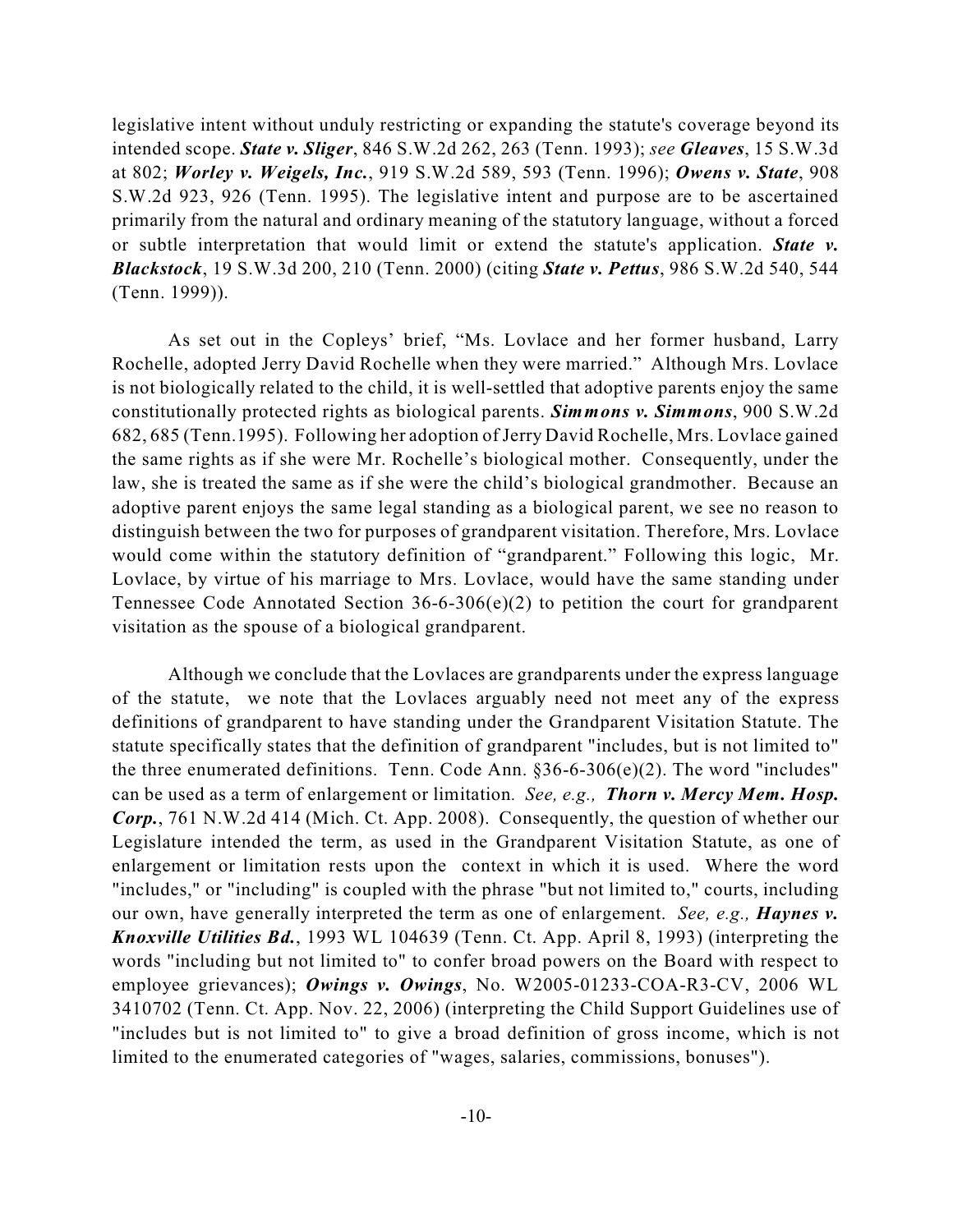Based upon the foregoing, we conclude that, in using the term "including, but not limited to" in the Grandparent Visitation Statute, our Legislature intended "grandparent" to be defined expansively, and, at any rate, did not intend to limit that definition solely to the three enumerated examples of grandparent. Taking an expansive view of the definition of grandparent in the statute, both Mrs. and Mr. Lovlace should be considered grandparents for purposes of grandparent visitation. First, because an adoptive parent has the same rights as a biological parent, an adoptive grandparent like Mrs. Lovlace, should have the same standing as a biological grandparent. Likewise, if the spouse of a biological grandparent is considered a grandparent for purposes of the Grandparent Visitation Statute, then, the spouse of an adoptive grandparent, like Mr. Lovlace, should also have standing. In addition, the record shows that the Lovlaces have enjoyed a close and supportive relationship with the child since her birth. The child knows the Lovlaces as her grandparents, and they have acted as grandparents in their care, support, and love for this child. Given the consistent relationship that has existed between the child and the Lovlaces, we conclude that the trial court's defining the Lovlaces as grandparents under the statute was not outside the scope of the statute, and was not otherwise a contravention of the legislative intent. Consequently, we conclude that the trial court properly exercised its jurisdiction in treating the Lovlaces as grandparents under the Grandparent Visitation Statute.

Having determined that the May 15, 2006 Agreed Order was not void, *ab initio*, based upon a lack of subject-matter jurisdiction, we now address the Copleys' issue concerning whether the reservation of the Lovlaces' visitation in the Adoption Order was proper. As is relevant to the instant appeal, we are specifically concerned with whether the Adoption Order trumps the Agreed Order.

## **Reservation of the Lovlaces' Visitation in the Final Order of Adoption**

As noted above, the final order of adoption specifically reserves the Lovlaces' visitation. The Copleys now contend that the adoption statute, specifically Tennessee Code Annotated Section 36-1-121(f), renders the reservation of the Lovlaces' visitation void *ab* initio.<sup>3</sup> This question also requires us to interpret a statute and to read it in context of all other relevant statutory provisions. As discussed in detail above, in interpreting statutes, courts must "ascertain and give effect to the legislative intent without restricting or

<sup>&</sup>lt;sup>3</sup> Again, it is well-settled that adoptive parents enjoy the same constitutionally protected rights as biological parents. *Simmons v. Simmons*, 900 S.W.2d 682, 685 (Tenn.1995). Consequently, following the adoption, Mr. Copley is treated as a biological parent.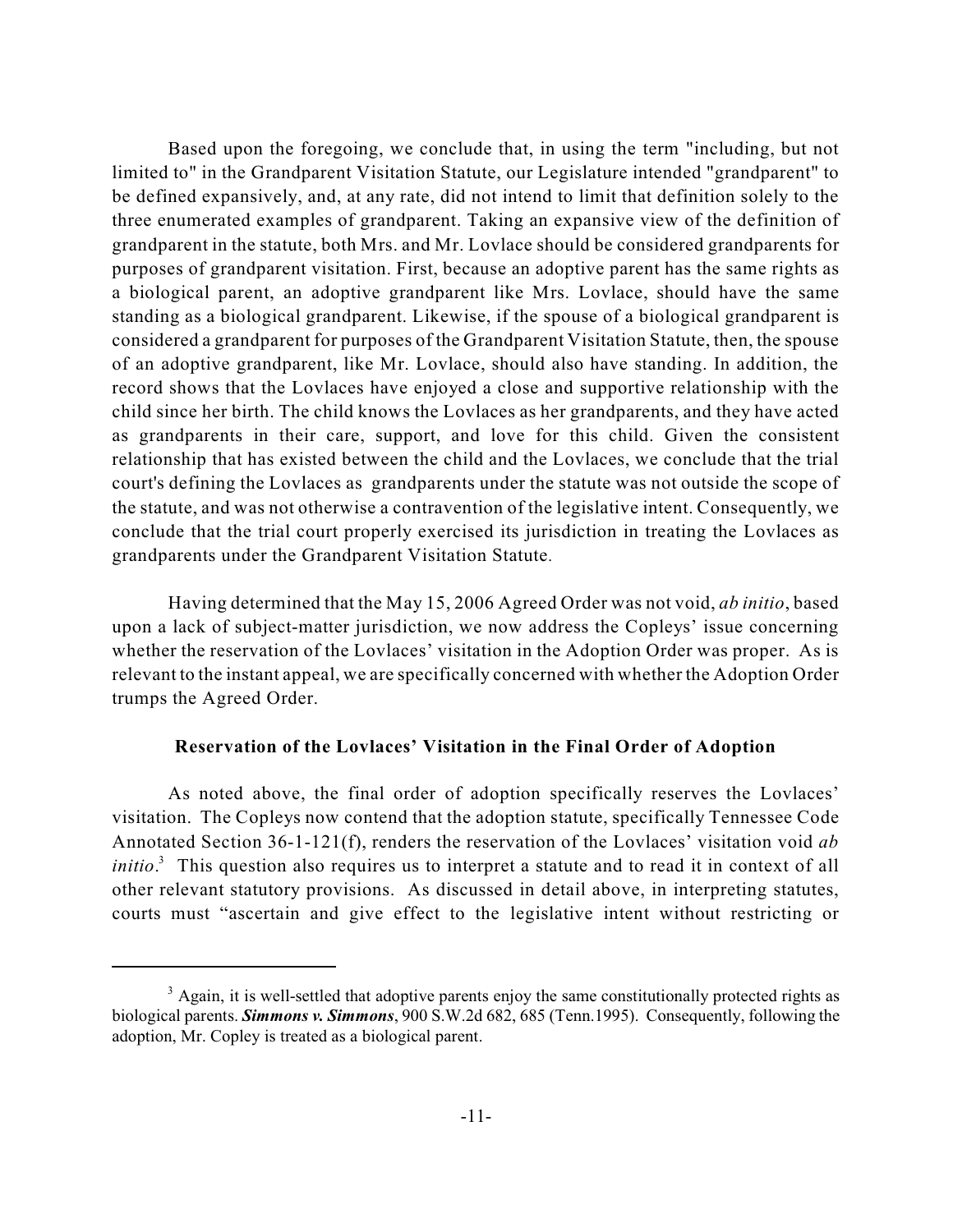expanding a statute's coverage beyond its intended scope." *Owens v. State*, 908 S.W.2d 923, 926 (Tenn.1995). Issues involving construction of a statute and its application to facts involve questions of law. *Memphis Publ'g Co. v. Cherokee Children & Family Servs.,Inc.*, 87 S.W.3d 67, 74 (Tenn. 2002). Therefore, the trial court's resolution of these issues is not entitled to the Tennessee Rule of Appellate Procedure 13(d) presumption of correctness on appeal. Rather, this Court will review issues of statutory interpretation *de novo* and will reach our own independent conclusions. *King v. Pope*, 91 S.W.3d 314, 318 (Tenn. 2002).

Tennessee Code Annotated Section 36-1-121(f) provides:

(f) The adoptive parents of a child shall not be required by any order of the adoption court to permit visitation by any other person, nor shall the order of the adoption court place any conditions on the adoption of the child by the adoptive parents. Any provision in an order of the court or in any written agreement or contract between the parent or guardian of the child and the adoptive parents requiring visitation or otherwise placing any conditions on the adoption shall be void and of no effect whatsoever; provided, that nothing under this partshall be construed to prohibit "open adoptions" where the adoptive parents permit, in their sole discretion, the parent or guardian of the child who surrendered the child or whose rights to the child were otherwise terminated, or the siblings or other persons related to the adopted child, to visit or otherwise continue or maintain a relationship with the adopted child; and provided further, that the permission or agreement to permit visitation or contact shall not, in any manner whatsoever, establish any enforceable rights in the parent or guardian, the siblings or other related persons.

While this section of the adoption statute is clear insofar as it prohibits an adoptive parent from being bound by an order of the adoption court concerning visitation by any other person, we cannot go so far as to say that this section negates any visitation granted under orders of a court other than the adoption court. So, even if we assume, *arguendo*, that the reservation of the Lovlaces' visitation in the Adoption Order is void, *ab initio*, under the provisions of Section 36-1-121(f), this interpretation would not, *ipso facto*, void the grant of visitation under the Agreed Order, which was not entered by the adoption court. In fact, the Grandparent Visitation Statute (under which the Lovlaces were granted visitation in the Agreed Order), and particularly Section 36-6-306(d) thereof, specifically indicates that the Grandparent Visitation Statute, and not the adoption statute (i.e., 36-1-121), applies under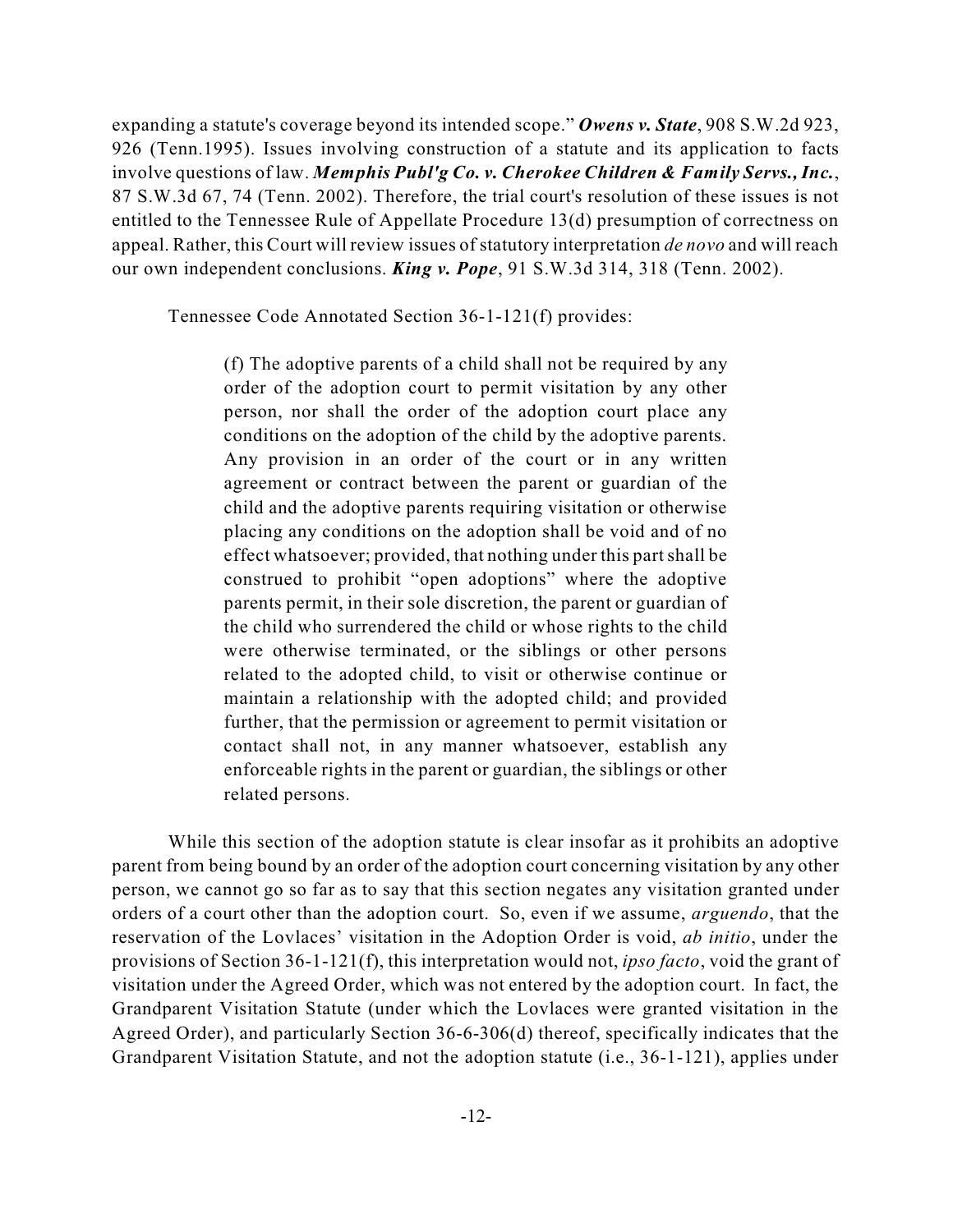the particular facts of this case. This section provides:

(d)(1) Notwithstanding the provisions of  $\S$ 36-1-121, if a relative or stepparent adopts a child, the provisions of this section apply. (2) If a person other than a relative or a stepparent adopts a child, any visitation rights granted pursuant to this section before the adoption of the child shall automatically end upon such adoption.

Black's Law Dictionary 1091 ( $7<sup>th</sup>$  ed. 1999) defines "notwithstanding" as "despite," or "in spite of." Based upon this definition, we interpret this prepositional phrase to mean that, in spite of the adoption statute (i.e., § 36-1-121), if a relative or stepparent adopts the child, then the Grandparent Visitation Statute, as opposed to the adoption statute, is the controlling statute. Consequently, because Mr. Copley is the child's step-parent, under the plain language of Section  $36-6-306(d)(1)$ , the provisions of the Grandparent Visitation Statute, and not the provisions of the adoption statute, apply in this case. Accordingly, the order granting the Lovlaces grandparent visitation remained in effect despite the child's adoption by Mr. Copley.

It is well settled that "[a] judgment becomes final in the trial court thirty days after its entry if no post-trial motions are filed." *State v. Mixon*, 983 S.W.2d 661, 670 (Tenn.1999); *see Waters v. Ray*, No. M2006-01453-COA-R3-CV, 2008 WL 2557360, at \*1 (Tenn. Ct. App. June 25, 2008)). Prior to an order becoming final, a party may object to the contents of the order by filing a motion to alter or amend, or for new trial, under Tennessee Rule of Civil Procedure 59. Once an order has become final, a party may request relief from that judgment under Tennessee Rule of Civil Procedure 60, or a party may appeal a final judgment to this Court for its review. Tenn. R. App. P. 3. None of these options were exercised concerning the Agreed Order. Consequently, that order became a final order. Therefore, as discussed below, the Agreed Order may only be modified if certain requirements are met. We begin our discussion with a review of the relevant law concerning custody and visitation disputes between parents and non-parents.

## **Review of Applicable Law on Modification of Child Custody and Visitation Arrangements**

It is well settled that "[a] custody decision, once final, is *res judicata* upon the facts in existence or reasonably foreseeable when the decision was made." *Scofield v. Scofield*, No. M2006-00350-COA-R3-CV, 2007 WL 624351, at \*3 (Tenn. Ct. App. Feb. 28, 2007) (citing *Young v. Smith*, 193 Tenn. 480, 246 S.W.2d 93, 95 (Tenn. 1952)); *Steen v. Steen*,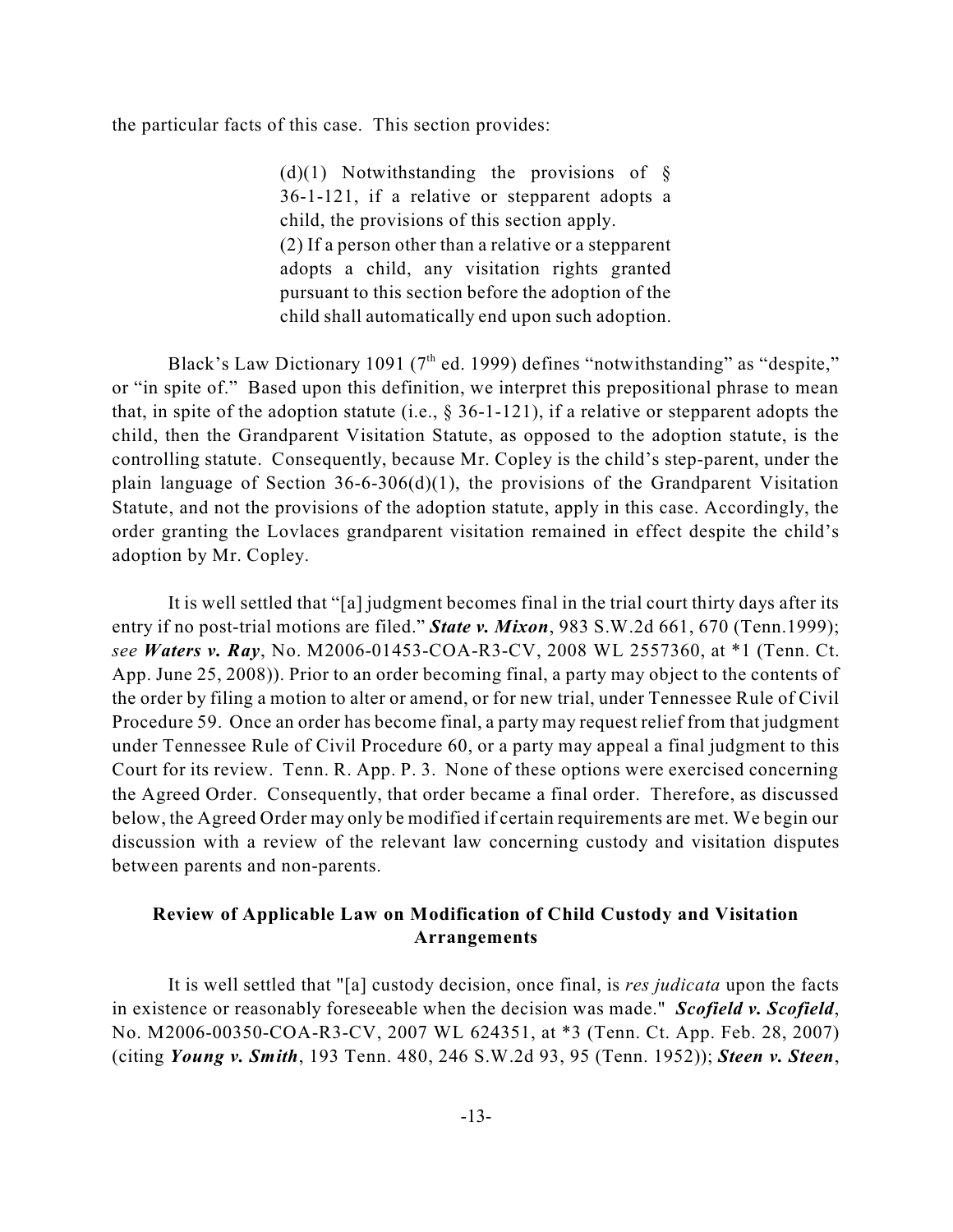61 S.W.3d 324, 327 (Tenn. Ct. App. 2001); *Solima v. Solima*, 7 S.W.3d 30, 32 (Tenn. Ct. App. 1998); *Long v. Long*, 488 S.W.2d 729, 731–32 (Tenn. Ct. App. 1972). Although "[a] custody decision, once final, is *res judicata* upon the facts in existence or reasonably foreseeable when the decision was made," *Scofield*, 2007 WL 624351, at \*3, because children's and parents' circumstances change, our courts are "empowered to alter custody arrangements when intervening circumstances require modifications." *Scofield*, 2007 WL 624351, at \*2 (citing Tenn. Code Ann. § 36-6-101(a)(1)); *see also Massengale v. Massengale*, 915 S.W.2d 818, 819 (Tenn. Ct. App. 1995)).

Here, the trial court applied the modification standard that is applicable in cases involving a petition to modify filed by one parent, seeking to modify the visitation schedule *vis-a-vis* the other parent. In that scenario, it is well settled that modification of an existing custody or visitation arrangement involves a two-step analysis. Tenn. Code Ann. §36-6- 101(a)(2)(B)–(C); *see also Boyer v. Heimermann*, 238 S.W.3d 249, 255 (Tenn. Ct. App. 2007). First, the parent attempting to modify the existing custody or visitation arrangement must prove that a material change in circumstance has occurred. Tenn. Code Ann. §36-6- 101(a)(2)(B)–(C); *see also Taylor v. McKinnie*, No. W2007-01468-COA-R3-JV, 2008 WL 2971767, at \*3 (Tenn. Ct. App. Aug. 5, 2008) (citing *Kendrick v. Shoemake*, 90 S.W.3d 566, 570 (Tenn. 2002)). To determine whether a material change in circumstances has occurred, the court should consider whether: "(1) the change occurred after the entry of the order sought to be modified; (2) the changed circumstances were not reasonably anticipated when the underlying decree was entered; and (3) the change is one that affects the child's well-being in a meaningful way." *Cosner*, 2008 WL 3892024 at \*4 (citing *Kendrick,* 90 S.W.3d at 570); *see also Cranston*, 106 S.W.3d at 644; *Blair v. Badenhope*, 77 S.W.3d 137, 150 (Tenn. 2002).

If the petitioner makes a *prima facie* case for a material change in circumstance, then the court must determine whether a change in custody or visitation is in the best interest of the child. *In re J.C.S.*, No. M2007-02049-COA-R3-PT, 2008 WL 2924982, at \*6 (Tenn. Ct. App. July 28, 2008). This determination requires consideration of a number of factors, including those set forth at Tennessee Code Annotated Section 36-6-306(a) to make an initial custody determination, those set forth at Tennessee Code Annotated Section 36-6-404(b) to fashion a residential schedule, and those set forth in Tennessee Code Annotated Section 36- 6-307 to be considered in grandparent visitation cases. *Id.*

In the instant case, the applicability of the usual standard for modification of child custody and visitation arrangements is brought into question as we are not dealing with a dispute between two parents, but rather with a modification involving a parent and a nonparent (i.e., the grandparents).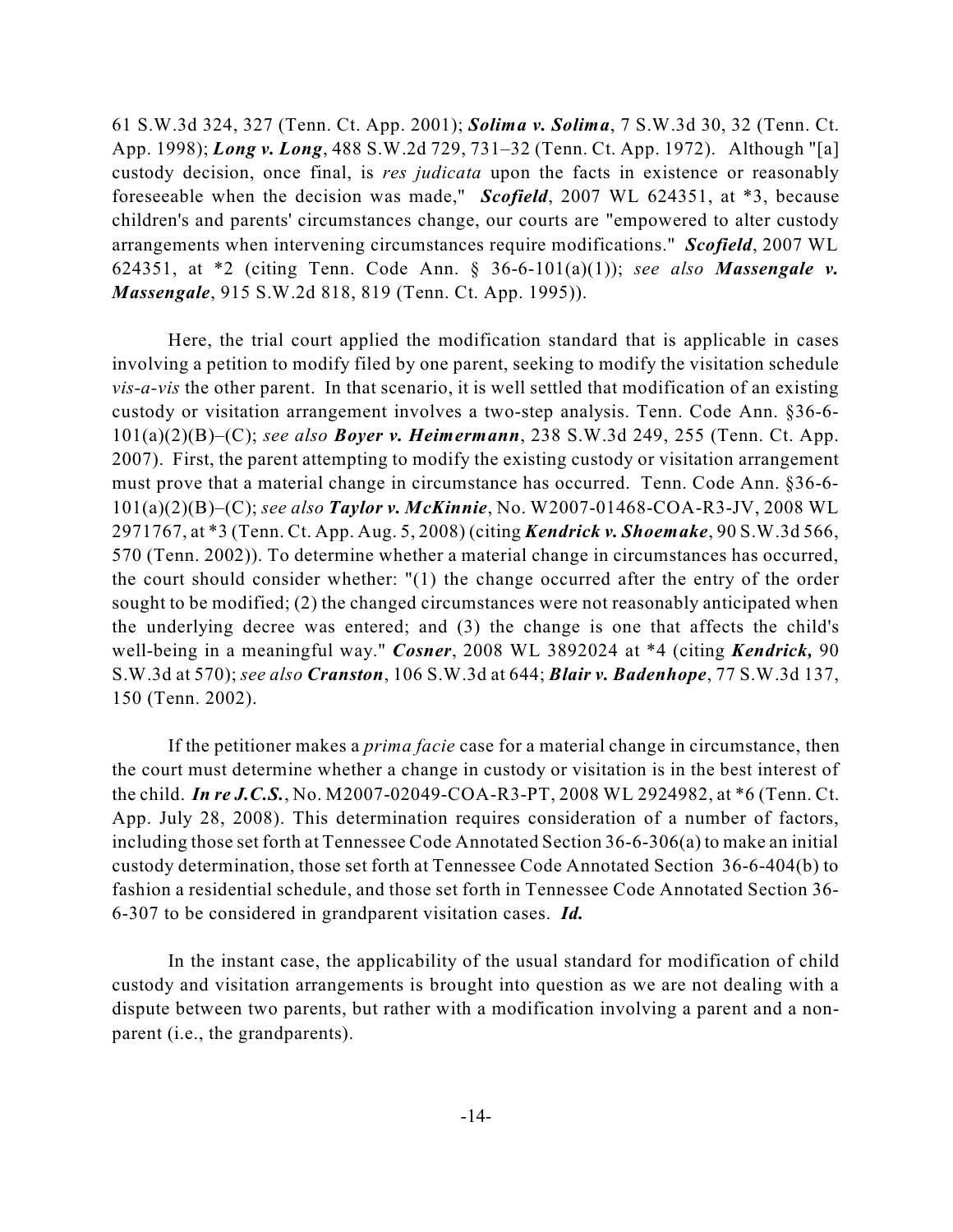Article I, Section 8 of the Tennessee Constitution protects the privacy interest of [] parents in their child-rearing decisions, so long as their decisions do not substantially endanger the welfare of their children. Absent some harm to the child, we find that the state lacks a sufficiently compelling justification for interfering with this fundamental right.

*Hawk v. Hawk*, 855 S.W.2d 573, 582 (Tenn.1993). Because the Tennessee Constitution protects a natural parent's fundamental right to control the care and custody of his or her children, *Blair v. Badenhope*, 77 S.W.3d 137 (Tenn. 2002)(citing *Nale v. Robertson*, 871 S.W.2d 674, 680 (Tenn.1994)), "parental rights are superior to the rights of others and continue without interruption unless a biological parent consents to relinquish them, abandons his or her child, or forfeits his or her parental rights by some conduct that substantially harms the child." *Blair*, 77 S.W.3d at 141 (citing *O'Daniel v. Messier*, 905 S.W.2d 182, 186 (Tenn. Ct. App.1995)).

The plain language of the Tennessee Grandparent Visitation Statute is in keeping with the foregoing principles and, as such, reflects the superior rights of parents. In order to protect the superior rights of parents, the statute places limitations on the visitation rights of grandparents. First, as previously discussed, the movant grandparent must show that he or she is a grandparent and thus has standing under the statute. Tenn. Code Ann. § 36-6-306(e). Next, the statute provides that "[i]n considering a petition for grandparent visitation, the court shall ... determine the presence of a danger of substantial harm to the child."<sup>4</sup> Tenn. Code Ann. § 36-6-306(b)(1). In keeping with the *Hawk* line of cases, this mandate protects a parent's superior parental rights to have the care and custody of his or her child by requiring

<sup>&</sup>lt;sup>4</sup> We have noted that the courts have not fully defined the circumstances that would support a finding of a risk of substantial harm to the child. *Sharp v. Stevenson*, No.2009–00096–COA–R3–CV, 2010 WL 786006, at \*2 n.2 (Tenn. Ct. App. Mar. 10, 2010) (no perm. app. filed ). The term "substantial," however, "connotes a real hazard or danger that is not minor, trivial, or insignificant." *Ray v. Ray*, 83 S.W.3d 726, 732 (Tenn. Ct. App.2001). It also "indicates that the harm must be more than a theoretical possibility." *Id*. Although it "need not be inevitable, it must be sufficiently probable to prompt a reasonable person to believe that the harmwill occur more likely than not." *Id*. Furthermore, the petitioner must prove harmto the specific child that is the subject of the suit, not children in general. *Ottinger v. Ottinger*, No. E2003-02893-COA-R3-CV, 2004 WL 1626253, at \*5 (Tenn. Ct. App. July 21, 2004). Additionally, a finding of parental unfitness or of child dependency and neglect by the trial court, and the circumstances identified by the General Assembly in the statutes governing the termination of parental rights, relocation, and grandparent visitation, provide guidance to the courts when determining whether a child would face a risk of substantial harm if not removed from a parent's custody. *Ray*, 83 S.W.3d at n. 6 & 7; *Sharp*, 2010 WL 786006, at \*2 n.2.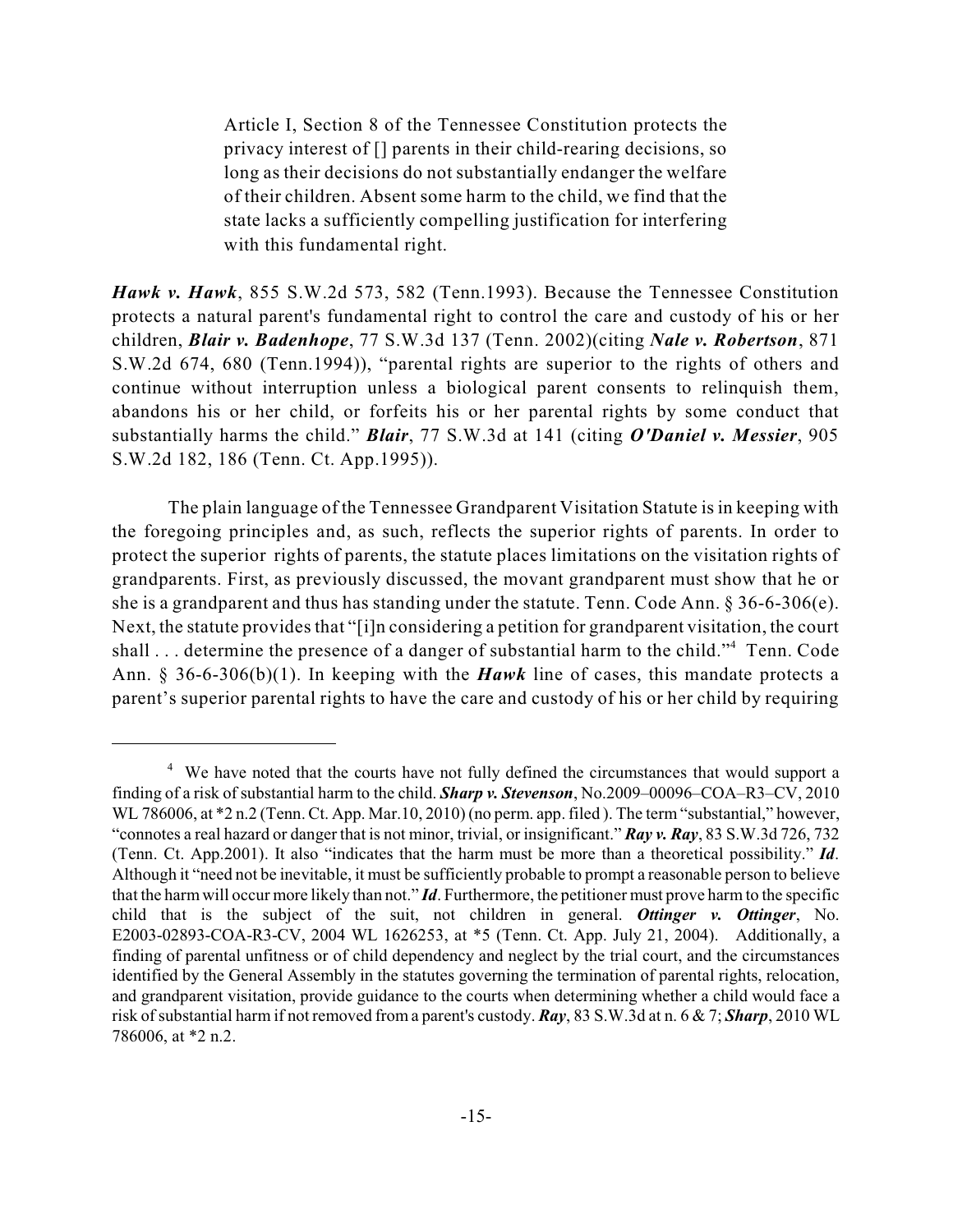a heightened "substantial harm" finding before the grandparent may be granted visitation against the parent's wishes. Only upon a finding of substantial harm may the court then consider whether the visitation is in the best interests of the child. Tenn. Code Ann. 36-6- 306(c) ("Upon an initial finding of danger of substantial harm to the child, the court shall then determine whether grandparent visitation would be in the best interests of the child based upon the factors in §36-6-307. Upon such determination, reasonable visitation may be ordered.").

Because Tennessee has a statute that specifically allows for grandparent visitation and provides us the standard to be used in making that determination, we conclude that the statute does not limit that standard only to the initial visitation determination; we concede that there is no statutory standard for a subsequent request to modify grandparent visitation. However, in keeping with *Hawk*, in order to protect the parent's superior parental rights, we conclude that the heightened standard of substantial harm used in the initial visitation determination should apply to any subsequent modification of the visitation, as the statute provides no other standard. It is well settled that, "where the mind of the legislature has been turned to the details of a subject and they have acted upon it, a statute treating the subject in a general manner should not be considered as intended to affect the more particular provision." *Arnwine v. Union County Bd. of Educ.*, 120 S.W.3d 804, 809 (Tenn .2003) (quoting *Woodroof v. City of Nashville*, 192 S.W.2d 1013, 1015 (Tenn.1946)). Thus, the provisions of a specific statute will control over conflicting provisions in a generalstatute. *Id*. Because the Grandparent Visitation Statute specifically addresses grandparent visitation, and because there is nothing in the statute from which we can infer that the Legislature did not intend this statute to apply in subsequent proceedings involving grandparent visitation, we conclude that the statute's substantial harm standard will apply in modification proceedings, such as the one at bar.<sup>5</sup>

 $5\text{ }$  We note that other jurisdictions have applied different standards in modification of visitation disputes between parents and grandparents. However, in general these cases deal with statutes that, unlike the Tennessee Grandparent Visitation Statute, do not expressly require a showing of substantial harm to establish grandparent visitation. In fact, only one other state expressly requires that the grandparent prove substantial harm in order to gain visitation with a grandchild. *See* Mich. Comp. Laws §722.27b(4)(b) (requiring that the grandparent "prove by a preponderance of the evidence that the parent's decision to deny grandparenting time creates a substantial risk of harm to the child's mental, physical, or emotional health."). In addition, from our research, only five other states' statutes expressly require some showing of harm for a grant of grandparent visitation. *See* Ga. Code Ann. §19-7-3 (requiring that the grandparent prove harm to the child); 750 Ill. Comp. Stat. 5/607 (requiring that the grandparent prove that "the parent's actions and decisions regarding visitation times are harmful to the child's mental, physical, or emotional health"); Iowa Code Ann. §600C.1 (requiring a showing that the parent is unfit to make the decision regarding visitation); Okla. Stat. Ann. tit. 43, § 109.4 (requiring some showing of parental unfitness or clear and convincing proof of harm to the child if visitation is denied); S.D. Codified Laws § 25-5-29 (noting that the presumptive right (continued...)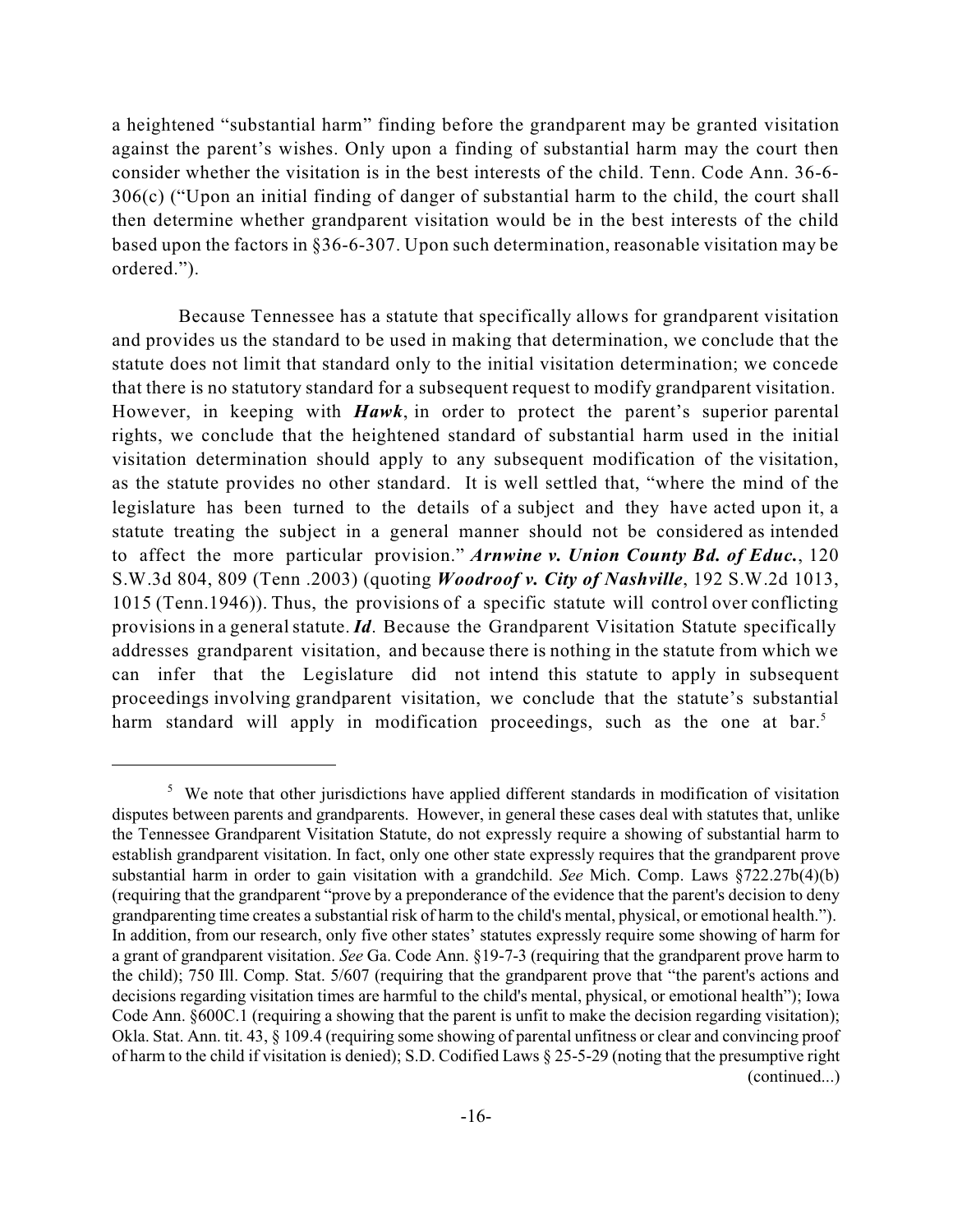$5$ (...continued)

to custody is only overcome by a grandparent who proves parental unfitness or other extraordinary circumstances, including harm to the child); *see also* N.H. Rev. Stat. Ann. §461-A:13 (noting that the court may consider, but that the grandparent is not required to prove, whether the child's emotional and physical health would be endangered by the grant or denial or visitation.) Other states without an express requirement of harmin their grandparent visitation statute construe the relevant statute to require a showing of substantial harm in order to protect the constitutional rights afforded parents. These cases vary as to whether the superior parental rights doctrine applies in modification proceedings. In many cases, the courts apply the same standard for modification as is applied to establish visitation. However, several of the cases hold that a consent order is valid and enforceable to establish grandparent visitation. *See In re Custody of C.M.*, 74 P.3d 342 (Colo. Ct. App. 2002) (holding that, because of a parent's constitutional rights to the care and custody of their children, the grandparent visitation statute required deference to the parent's wishes, so that the parent's wishes will be given "special weight" in a grandparent visitation case); *In Matter of R.A.*, 121 P. 3d 295, 298–301 (Colo. Ct. App. 2005) (citing cases fromother jurisdictions and noting that constitutional protections afforded to parents require that the "special weight" given to parents under the grandparentstatute mandates a showing that either the parents are "unfit[] to make decisions regarding the child's welfare" or that "substantial harm to the child would or could result from denial of grandparent visitation); *see, e.g., Linder v. Linder*, 348 Ark. 322, 72 S.W.3d 841, 858 (2002); *In re Marriage of Harris*, 34 Cal.4th 210, 17 Cal.Rptr.3d 842, 96 P.3d 141, 154 (2004); *Roth v. Weston*, 259 Conn. 202, 789 A.2d 431, 443 (2002); *Clark v. Wade*, 273 Ga. 587, 544 S.E.2d 99, 107 (2001); *In re Marriage of Howard*, 661 N.W.2d 183, 189 (Iowa 2003); *Blixt v. Blixt*, 437 Mass. 649, 774 N.E.2d 1052, 1061 (2002); *Moriarty v. Bradt*, 177 N.J. 84, 827 A.2d 203, 223 (2003); *Oliver v. Feldner*, 149 Ohio App.3d 114, 776 N.E.2d 499, 508 (2002); *Glidden v. Conley*, 820 A.2d 197 (Vt. 2003); *In re A.M.*, 251 P 3d 1119, 1122–24 (Colo. Ct. App. 2010) (holding that, when a parent seeks to modify grandparent visitation, the parent must prove that a material change in circumstances warrants modification; however, because of the constitutional protection afforded to parents, the burden then shifts to the grandparents to prove, by clear and convincing evidence, that the child's interests will be served only by the visitation that grandparent seeks, including overcoming the special weight given to parental wishes); *In Matter of Kaiser*, No. 04CO 9, 2004 WL 3090224 at \*8 (Ohio Ct. App. Dec. 30, 2004) (noting that Ohio law does not require changed circumstances to modify visitation between two parents; therefore, Father need not show a material change in circumstance to modify grandparent visitation); *Rennels v Rennels*, 257 P.3d 396 (Nev. 2011) (concluding that parents "are not entitled to [a] presumption [that the parents' desire to restrict visitation is in the best interest of the child] when they seek to modify or terminate a judicially approved visitation arrangement"); *Lucero v. Hart*, 907 P 2d 198, 2003–04 (N.M. Ct. App. 1995) (holding that, in ruling on a petition for grandparent visitation, the court must consider whether the child's interests are furthered by ordering visitation over the objections of the child's parents and whether the visitation will place the child at the center of family conflict); *Deem v. Lobato*, 96 P 3d 1186, 1190–92 (N.M. Ct. App. 2004) (holding that the superior parental rights doctrine does not give a parent ultimate veto power over the grant of grandparent visitation, but instead only requires that the parent's superior parental rights be considered in cases where a non-parent seeks to establish or modify custody or visitation with the child); *Wilson v. McGlinchey*, 811 N.E.2d 526, 529–30 (N.Y Ct. App. 2004) (concluding that, because of the animosity that was caused by the visitation, it was in the child's best interest to terminate the grandparents' visitation); *Wood v Wood*, 835 So. 2d 568, 573–75 (La. App. 2002) (concluding that the burden is always on the movant grandparents to show that visitation is in the best interest and the parent has no need to present any evidence of harm that could occur because of the asked-for visitation); *Ingram v. Knippers*, 72 P.3d 17 (Ok. 2003) (noting that while the Oklahoma grandparent visitation statute contained no harm (continued...)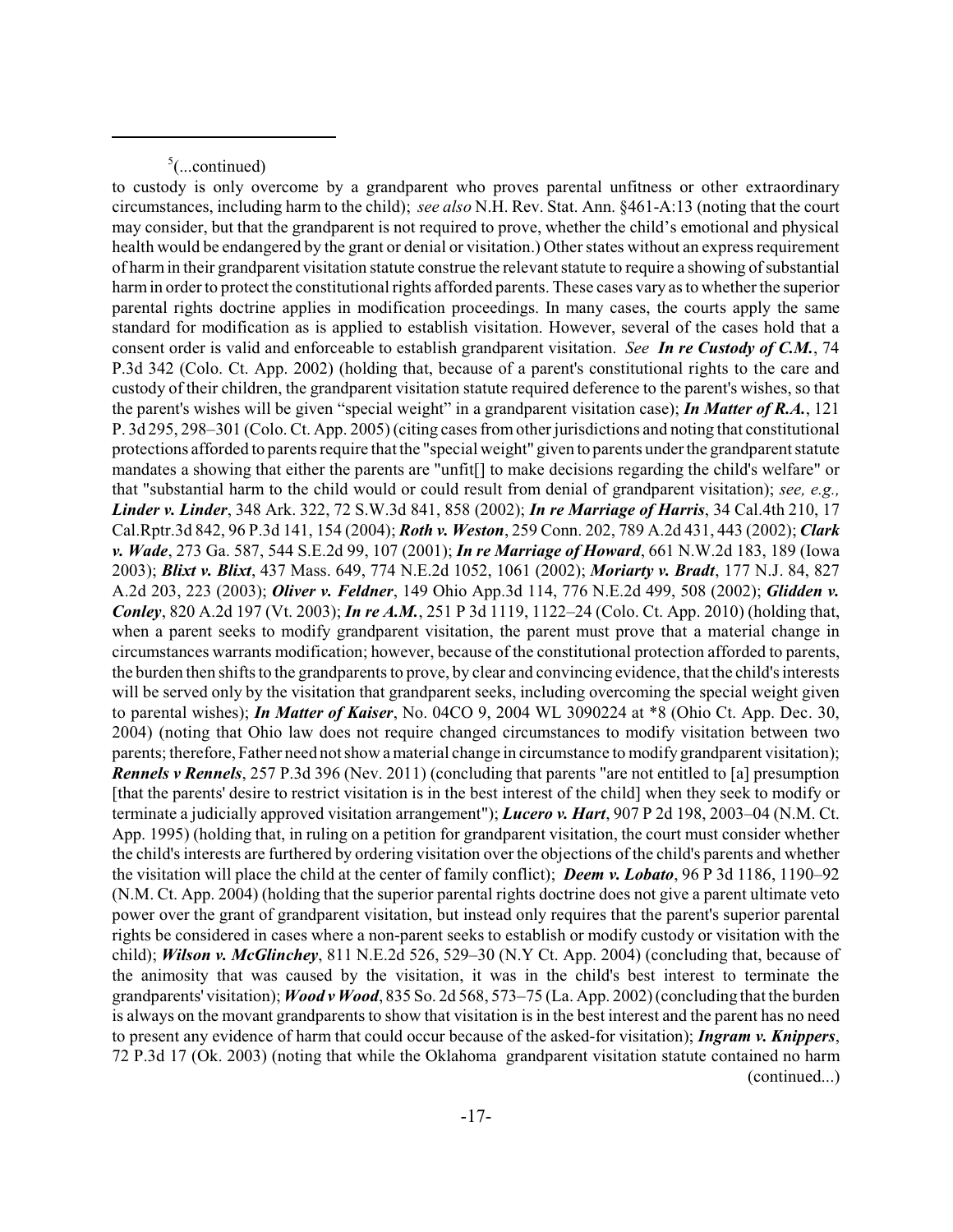Therefore, based upon the foregoing discussion, we conclude that the trial court utilized an incorrect standard when hearing the modification petition filed by the Lovlaces. Under the Grandparent Visitation Statute, the trial court should have addressed the question of whether the material change in circumstances, asserted by the Lovlaces, gives rise to a substantial risk of harm to the child. Because the trial court applied the wrong standard (i.e., the best interest standard), we vacate the January 5, 2011 Order on all rulings concerning the modification of the child's visitation schedule. We remand to the trial court for further proceedings, including application of the substantial harm standard.

We note, however, that this case involves competing petitions for modification of grandparent visitation. In the interest of proper adjudication upon remand, we think it is imperative that we determine the proper standard of review, and upon whom the burden of proof falls as between a parent and non-parent in a modification proceeding.

The burden of proof and accompanying standard of review is well settled in modification cases involving two parents. In those scenarios, it is the petitioner who must prove, by a preponderance of the evidence, a material change of circumstance affecting the child's best interest. *See* Tenn. Code Ann. §36-6-101(a)(2)(B)–(C). Nothing in the record or in the Grandparent Visitation Statute persuades us that this standard should be any different when a parent seeks to modify visitation under the Grandparent Visitation Statute. Accordingly, in order to gain their requested modification of the existing visitation scheme, the Copleys will be required to show, by a preponderance of the evidence, a material change of circumstance affecting the child's best interest. *See* Tenn. Code Ann.  $§36-6-101(a)(2)(B)-(C).$ 

As previously discussed, the Grandparent Visitation Statute requires a showing of substantial harm to the child. Because the statute contains no separate standard for modification, we hold that the standard contained in the statute applies to both the initial

 $5$ (...continued)

requirement, constitutional protections afforded parental rights require that the statute be construed to require a showing of potential harm to the child to award grandparent visitation); *see also Neal v. Lee*, 14 P.3d 547 (Ok. 2000) (holding that "termination of an existing grandparent visitation order based on agreement of the parties is not subject to collateral attack in a modification proceeding, but that the moving party is required to show a change in circumstances adversely effecting the child's best interest that a change in visitation would improve the child's . . . welfare"); *but see Scott v. Scott*, 971 P.2d 395 (Ok. 2001) (wherein majority held that Mother may not collaterally attack the grant of visitation entered by consent, even though the court made no finding of harm in allowing the visitation and required that Mother show a material change in circumstances to modify visitation).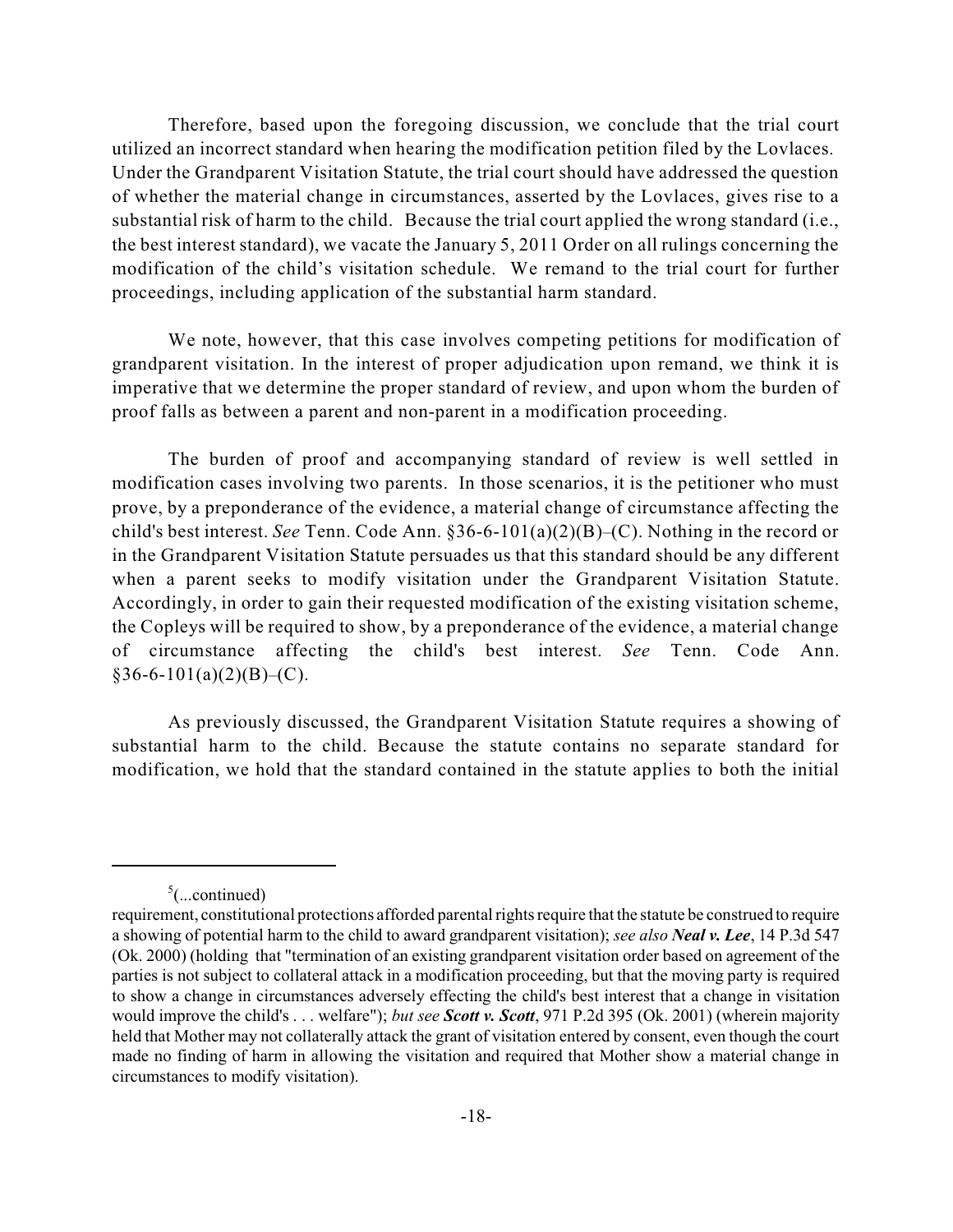visitation award and any later modification.<sup>6</sup> Accordingly, on remand, the Lovlaces must show, by a preponderance of the evidence,<sup>7</sup> that there has a been a material change in circumstance that would create a risk of substantial harm to the child if modification is not granted.<sup>8</sup>

### **Findings of Contempt and Award of Attorney's Fees**

As an initial matter, we reiterate that the May 15, 2006 Agreed Order is a valid order

It is well-settled in Tennessee that when a non-parent seeks *custody* of a child from a parent, the non-parent must prove substantial harm by clear and convincing evidence. *In re R.D.H.*, No. M2006-00837-COA-R3-JV, 2007 WL 2403352, at \*6 (Tenn. Ct. App. Aug. 22, 2007) (citing *Ray v. Ray*, 83 S.W.3d 726, 731 (Tenn. Ct. App.2001)); *see also Stubblefield v. State ex rel. Fjelstad*, 171 Tenn. 580, 106 S.W.2d 558, 560 (Tenn.1937). However, the Grandparent Visitation Statute contains no requirement that the movant grandparent show substantial harm by clear and convincing evidence to gain *visitation* with the child. The movant grandparent need only show "the presence of a danger of substantial harm to the child." Tenn. Code Ann. §36-6-306(b)(1). Indeed, in *Hawk v. Hawk*, 855 S.W.2d 573 (Tenn. 1993), the Tennessee Supreme Court stated that "neither the legislature nor a court may properly intervene in parenting decisions absent significant harm to the child from those decisions." *Id.* at 581. The Court in *Hawk*, however, did not require that the significant harm be proved by clear and convincing evidence. We, therefore, conclude that grandparents seeking visitation under Tennessee Code Annotated Section 36-6-306(c) need only prove substantial harm by a preponderance of the evidence.

<sup>8</sup> We note that this decision is in accord with our sister state, Michigan, whose statute also requires a showing of substantial harm to establish grandparent visitation. Unlike Tennessee, the Michigan statute contains the appropriate standard for modification, stating

A court shall not modify or terminate a grandparenting time order entered under this section unless it finds by a preponderance of the evidence, on the basis of facts that have arisen since entry of the grandparenting time order or were unknown to the court at the time it entered that order, that a change has occurred in the circumstances of the child or his or her custodian and that a modification or termination of the existing order is necessary to avoid creating a substantial risk of harm to the mental, physical, or emotional health of the child.

Mich. Comp. Laws §722.27b(11). While the standard for modification is not expressly contained in the Tennessee Grandparent Visitation Statute, we conclude that, like Michigan, ifthe statute requires the movant grandparent to prove substantial harm when establishing visitation, the movant grandparent must also show substantial harm when seeking modification.

 $6\,$  We note that many other state statutes fail to provide a separate standard for modification of grandparent visitation once it has been established. In some of these states, the courts have likewise held that the standard to modify should be the same as the standard to establish visitation. *See e.g., In Matter of Kaiser*, No. 04CO 9, 2004 WL 3090224 at \*8 (Ohio Ct. App. Dec. 30, 2004) (noting that the test for establishment and modification of grandparent visitation both involve a parent's fundamental right of exclusive control over his or her children; accordingly the standard to modify is the same as the standard to establish visitation).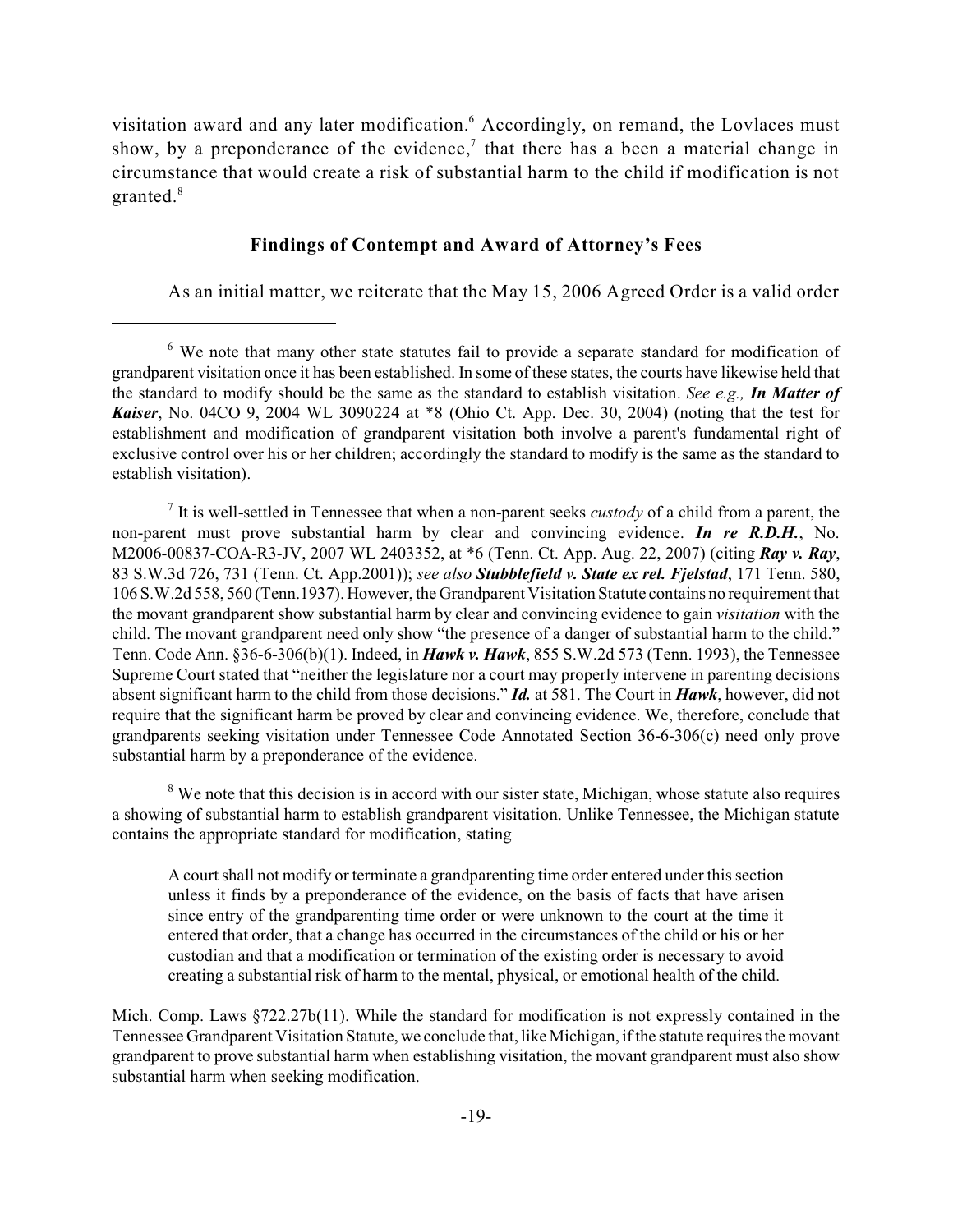and, as such, Mrs. Copley may be found in contempt for violation of that order, if the requirements for a finding of contempt are met. In *Overnite Transp. Co. v. Teamsters Local Union No. 480*, 172 S.W.3d 507 (Tenn. 2005), our Supreme Court stated:

> A civil contempt action is generally brought to enforce private rights. *See Robinson v. Air Draulics Eng'g Co.*, 214 Tenn. 30, 377 S.W.2d 908, 912 ([Tenn.] 1964) . . . .

> One may violate a court's order by either refusing to perform an act mandated by the order or performing an act forbidden by the order. If the contemnor has refused to perform an act mandated by the court's order and the contemnor has the ability to comply with the order at the time of the contempt hearing, the court may fine or imprison the contemnor until the act is performed. Tenn. Code Ann. § 29-9-104 (1980 & 2000); *see Ahern [v. Ahern]*, 15 S.W.3d [73,] 79 [(Tenn. 2000)]. Thus, the contemnor possesses the "keys to the jail" and can purge the contempt through compliance with the court's order. *Id*.

*Overnite*, 172 S.W.3d at 510–511.

The courts of this State have inherent authority to order punishment for acts of contempt. *Reed v. Hamilton*, 39 S.W.3d 115, 117–118 (Tenn. Ct. App. 2000). This authority, however, is limited in that the court may only punish as contemptuous the type of acts described in Tennessee Code Annotated Section 29-9-102. *Id*. at 118. Tennessee Code Annotated Section § 29-9-102 provides, in relevant part, as follows:

> The power of the several courts to issue attachments, and inflict punishments for contempts of court, shall not be construed to extend to any except the following cases:

> > \*\*\*

(3) The willful disobedience or resistance of any officer of the such courts, party, juror, witness, or any other person, to any lawful writ, process, order, rule, decree, or command of such courts;

\*\*\*

(6) Any other act or omission declared a contempt by law.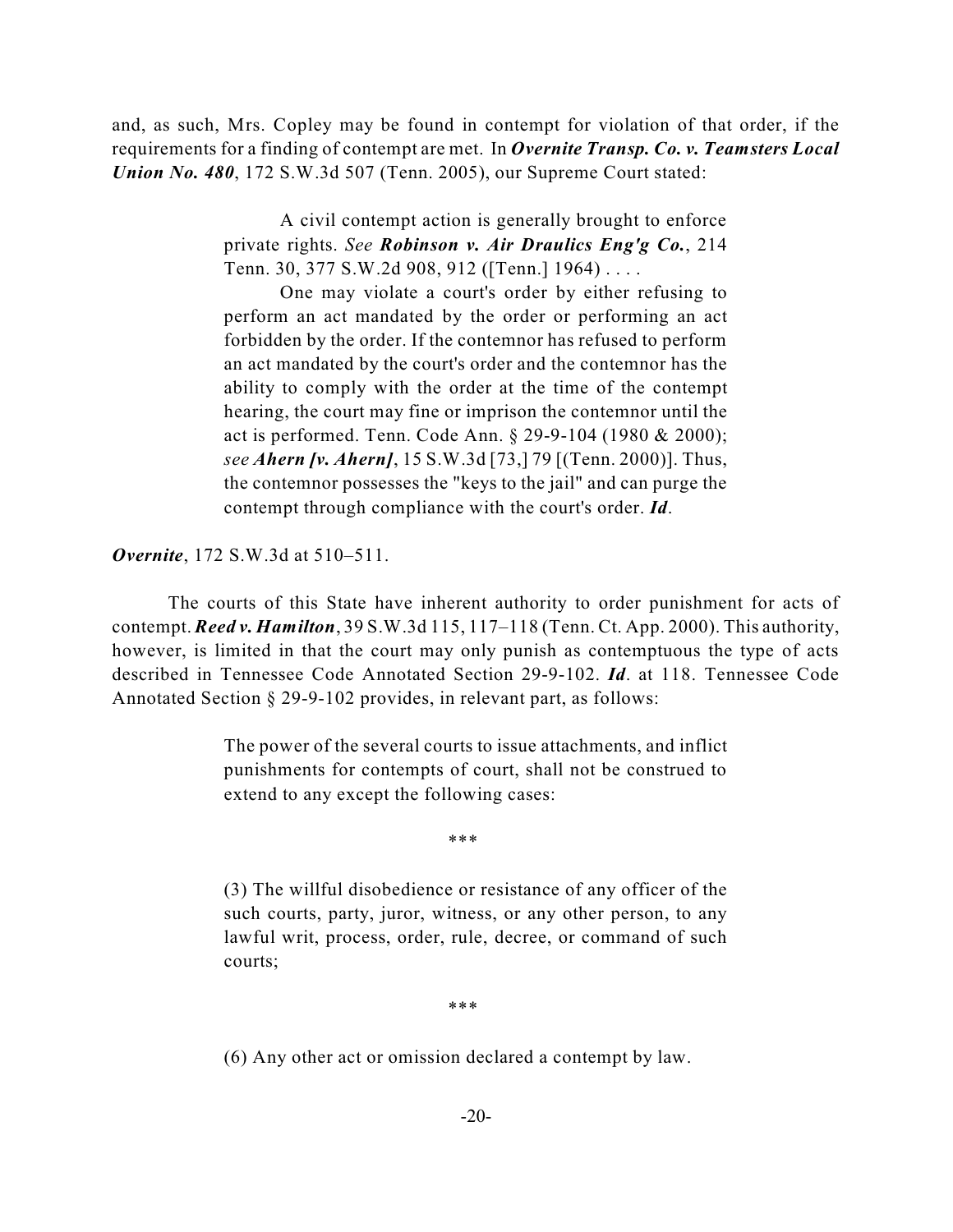### *Id*.

Because "[a]n act of contempt is a willful or intentional act that offends the court and its administration of justice," *Ahern v. Ahern*, 15 S.W.3d 73, 78 (Tenn. 2000) (citations omitted), in order to find contempt, the trial court must find the misbehavior, disobedience, resistance, or interference of the party to be willful. *Id*. at 79. "Willfulness" consists of acts or failures to act that are intentional or voluntary rather than accidental or inadvertent. *State ex rel. Flowers v. Tenn. Trucking Ass'n Self Ins. Group Trust*, 209 S.W.3d 602, 612 (Tenn. Ct. App. 2006). "A finding of willful conduct must precede a judgment of contempt, and a finding by a court that an act or omission was not willful must preclude a judgment of contempt." *Moore v. Moore*, No. M2004-00394-COA-R3-CV, 2007 WL 2456694, at \*3 (Tenn. Ct. App. Aug. 29, 2007). A trial court may only find one in contempt "when the individual has the ability to comply with the order at the time of the contempt hearing." *Ahern*, 15 S.W.3d at 79.

Contempts may either be civil or criminal in nature. *Ahern*, 15 S.W.3d at 78. In proceeding on a petition for contempt, the trial court shall first determine whether it is proceeding to determine criminal or civil contempt. *Cooner v. Cooner*, No. 01-A01-9701-CV-00021, 1997 WL 625277, at \*6–7 (Tenn. Ct. App. Nov. 14, 1997). This distinction is important as the trial court cannot proceed on both simultaneously and because of the differences that exist in the rights and protections afforded to defendants, and the differences in the burdens of proof. *Id.*

The purpose of criminal contempt is to vindicate the dignity and authority of the court. *Sullivan v. Sullivan*, 23 Tenn. App. 644, 137 S.W.2d 306, 307 (Tenn. 1939); *see also* Lawrence A. Pivnick, Tennessee Circuit Court Practice § 3:19 (2010 ed.). "Punishment for criminal contempt is both punitive and unconditional in nature and serves to adjudicate 'an issue between the public and the accused.'" *Black v. Blount*, 938 S.W.2d 394, 398 (Tenn. 1996) (citations omitted). In a criminal contempt proceeding, the defendant is entitled to the same constitutional protections afforded to a defendant in a criminal trial. *Storey v. Storey*, 835 S.W.2d 593, 599 (Tenn. Ct. App. 1992). Included within these protections is the presumption of innocence and the requirement that guilt be proven beyond a reasonable doubt. *Brooks v. Brooks*, No. M2007-00351-COA-R3-CV, 2009 WL 928283, at \* 8 (Tenn. Ct. App. April 6, 2009) (citations omitted). Further, when a proceeding is for criminal contempt, the trial court must ensure that Rule 42 of the Tennessee Rules of Criminal Procedure is followed.

On the other hand, civil contempt is used "where a person refuses or fails to comply with an order of court in a civil case; and punishment is meted at the instance and for the benefit of a party litigant." *Sullivan*, 137 S.W.2d at 307; *see also* Lawrence A. Pivnick,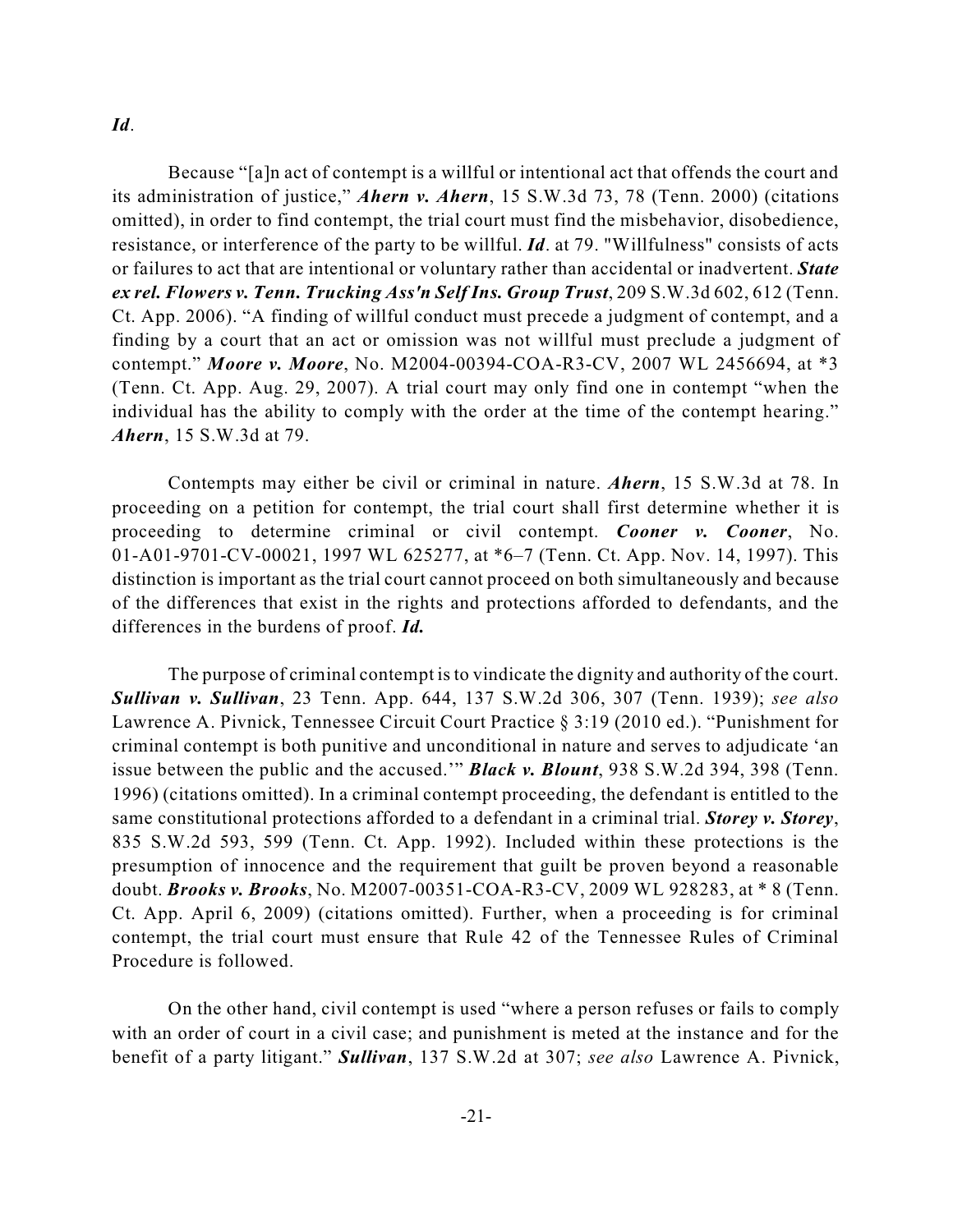Tennessee Circuit Court Practice § 3:19 (2010 ed.). As stated by our Supreme Court, [i]f imprisonment is ordered in a civil contempt case, it is remedial and coercive in character, designed to compel the contemnor to comply with the court's order." *Black v. Blount*, 938 S.W.2d 394, 398 (Tenn. 1996). In a civil contempt case, the contemnor "carries the keys to the prison in his [or her] own pocket . . . ." *Id*. (citations omitted). Persons found to be in civil contempt, may purge themselves of contempt by complying with the court's order. *Ahern*, 15 S.W.3d at 78. Civil contempt, contrary to criminal contempt, only requires that the defendant be given notice of the allegation and an opportunity to respond. *Flowers*, 209 S.W.3d at 611. To find civil contempt in a case such as this, the petitioner must establish that the defendant has failed to comply with a court order. *Chappell v. Chappell*, 37 Tenn.App. 242, 261 S.W.2d 824, 831 (Tenn. Ct. App. 1952). The determination of whether the respondent violated the order of the court and whether the violation was willful are findings of fact. *Konvalinka v. Chattanooga-Hamilton County Hosp. Auth.*, 249 S.W.3d 346, 357 (Tenn. 2008).

It is well settled that a trial court speaks through its orders. *Palmer v. Palmer*, 562 S.W.2d 833, 837 (Tenn. Ct. App. 1977). Here, the trial court's order specifically states that its findings of contempt are civil in nature. Findings of civil contempt are reviewed under an abuse of discretion standard. *Konvalinka*, 249 S.W.3d at 357–58. As stated by our Supreme Court:

> An abuse of discretion occurs when a court strays beyond the framework of the applicable legal standards or when it fails to properly consider the factors customarily used to guide that discretionary decision. *State v. Lewis*, 235 S.W.3d 136, 141 (Tenn. 2007). Discretionary decisions must take the applicable law and relevant facts into account. *Ballard v. Herzke*, 924 S.W.2d 652, 661 (Tenn. 1996). Thus, reviewing courts will set aside a discretionary decision only when the court that made the decision applied incorrect legal standards, reached an illogical conclusion, based its decision on a clearly erroneous assessment of the evidence, or employs reasoning that causes an injustice to the complaining party. *Mercer v. Vanderbilt Univ.*, 134 S.W.3d 121, 131 (Tenn. 2004); *Perry v. Perry*, 114 S.W.3d 465, 467 (Tenn. 2003).

*Konvalinka*, 249 S.W.3d at 358. In reviewing the trial court's finding of civil contempt, we review its factual findings with a presumption of correctness unless the evidence preponderates otherwise pursuant to the standard contained in Tennessee Rule of Appellate Procedure 13(d). *Id*. at 357.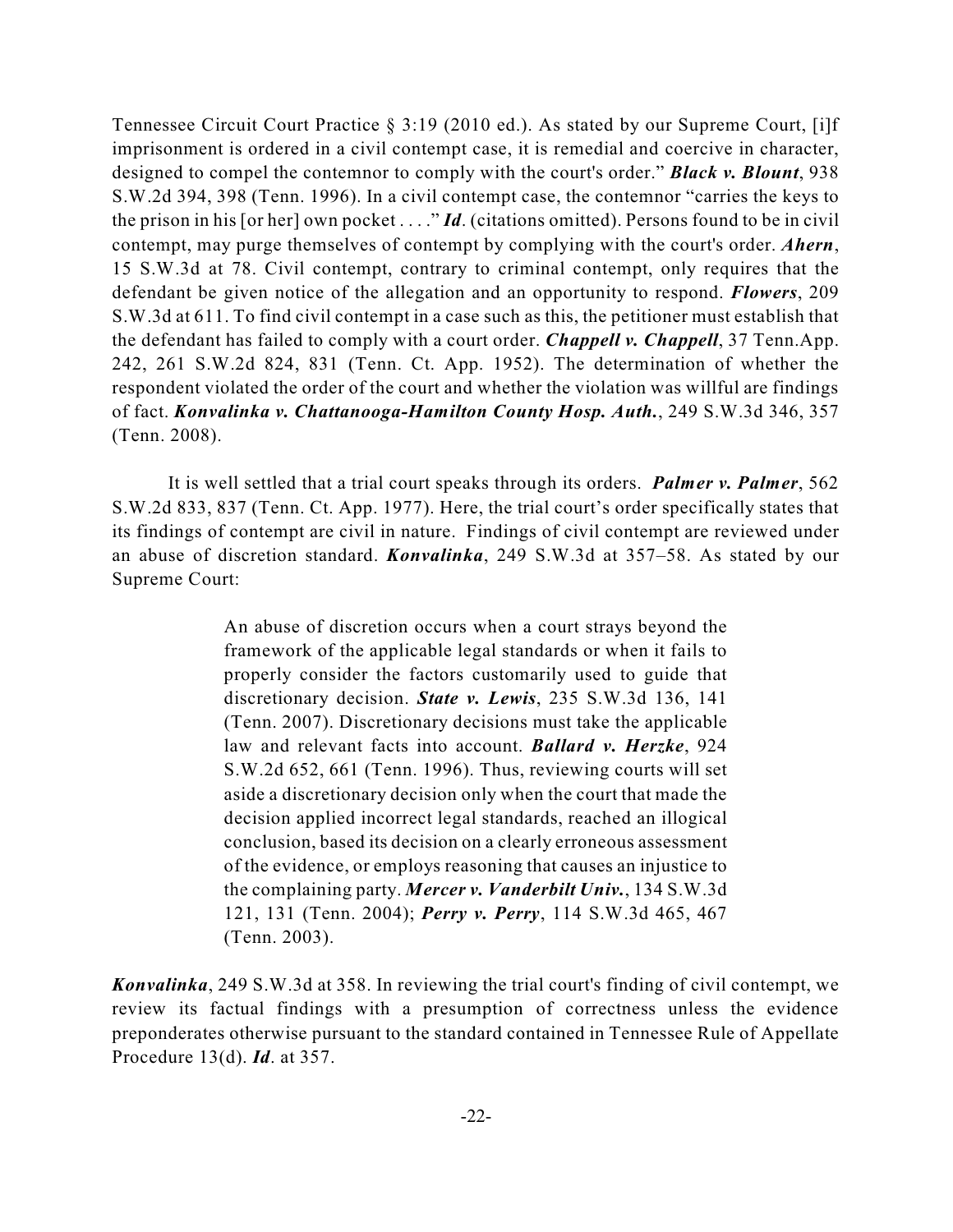In this case, the Lovlaces' made the following allegations of contempt against Mrs. Copley:

1.–5.) Denial of Saturday visits: June through October, 2006.

6.) Refusal to allow Mrs. Lovlace to pick the child up on December 1, 2006.

7.–8.) Failure to provide adequate notice of visitation date in January and February, 2007

9.) Shortened visitation time based on alleged gymnastic practice.

10.) Setting visitation on June 8, 2007 despite alleged knowledge of conflict.

11.) June 11, 2007 parking lot incident, involving demeaning behavior.

12.) Setting visitation on July 10, 2007 in conflict with a known court date.

13.) Making disparaging comments about the Lovlaces to the child on or about July 6, 2007.

14.) Demeaning behavior, on July 14, 2007, in returning gifts given to the child by the Lovlaces.

15.–16.) Demeaning language to Lovlaces in child's presence.

17.) Failure to provide adequate notice for October, 2007 visit.

18.) Bad faith violation in scheduling December, 2007 and January 2008 visitations.

19.) Setting make-up visitation on July 2, 2008, despite known conflict.

20.) Denial of weekly summer visitation, week of July 28, 2008.

21.–26.) Denial of Saturday visits, October, 2008 through February, 2009.

As set out in full context above, the trial court specifically found that Mrs. Copley was in willful civil contempt on five of these allegations, specifically:

> 7.) Failure to provide adequate notice of visitation date in January, 2007.

> 9.) Shortening the visitation time based upon alleged gymnastic practice.

> 10.) Setting visitation on June 8, 2007, despite known conflict.

12.) Setting visitation on July 10, 2007, despite knowledge of court date.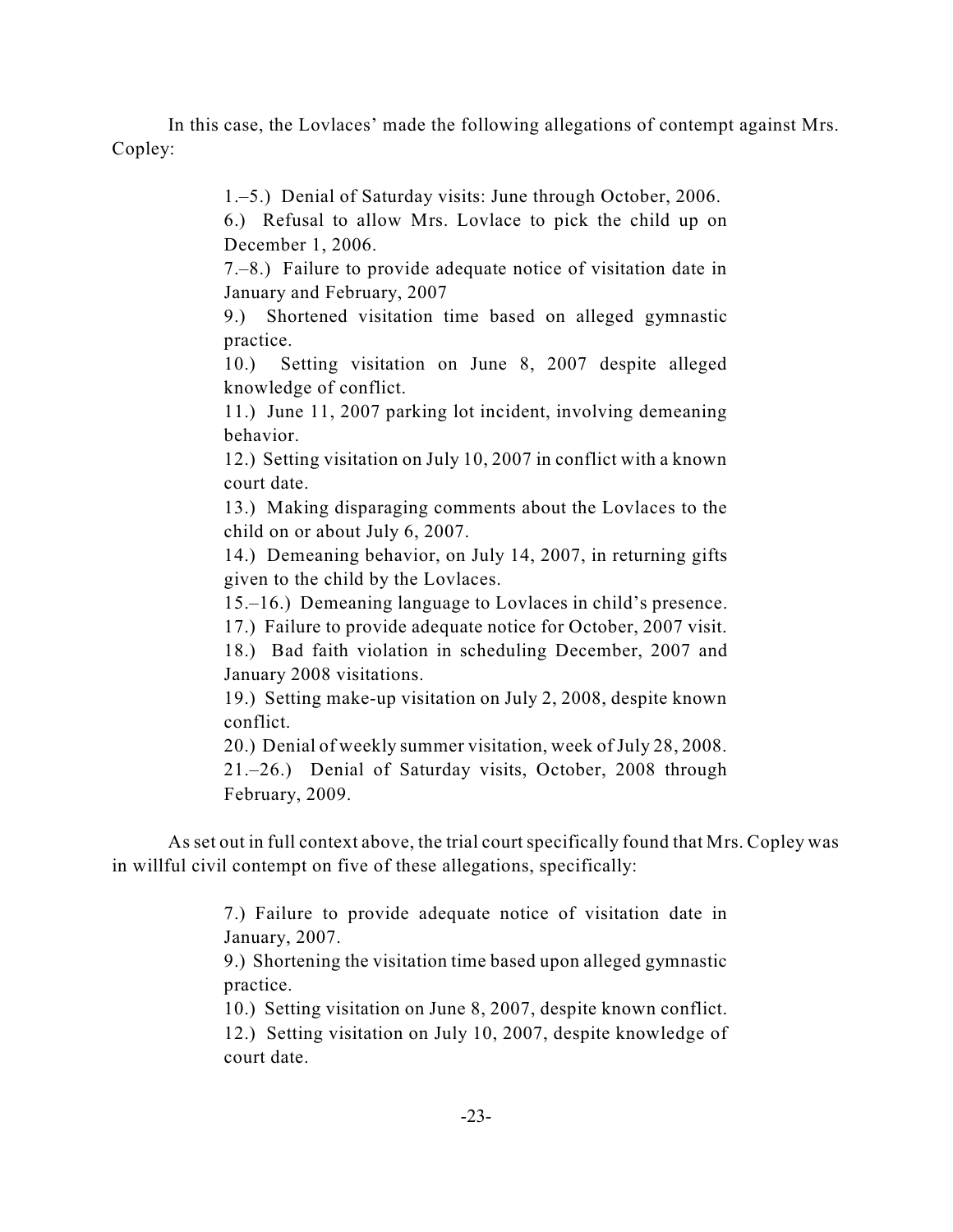# 14.) Demeaning and threatening behavior in returning gifts on July 14, 2007.

The first question is whether there is adequate proof in the record to support the trial court's findings of contempt and, as the Lovlaces argue on appeal, whether the court erred in failing to find Mrs. Copley in contempt on all twenty-six of the counts alleged by the Lovlaces. In reviewing this question, and for the reasons discussed above, we will apply the abuse of discretion standard.

As briefly discussed above, the facts in the record support a finding that Mrs. Copley did, on occasion, willfully deny or hinder the Lovlaces' visitation with the child. From our review of the entire record, there is sufficient evidence to support the court's findings of contempt for Mrs. Copleys' failure to provide adequate notice of the visitation date that she chose in January, 2007. Moreover, there is no dispute in the record that Mrs. Copley knew about the conflicts that would prevent visitation when she scheduled the Lovlaces' time on June 8 and July 10, 2007. These actions were in direct contradiction to the Agreed Order, which requires Mrs. Copley to avoid such conflicts in choosing the date and time of visitation. Furthermore, there is no dispute that Mrs. Copley knew that the child did not, in fact, have gymnastic practice, but that she used the practice as an excuse to deny the Lovlaces their full, scheduled visitation. Moreover, there can be no doubt that Mrs. Copleys' returning the gifts that the Lovlaces gave to the child was a willful act, which was in direct contradiction to the Agreed Order's mandate that "all parties shall cooperate and endeavor in good faith to effect this agreement in the best interest of the child." From the record as a whole, we conclude that there is sufficient evidence to support the trial court's findings of the five acts of civil contempt on the part of Mrs. Copley.

The question, then, is whether the evidence also supports a finding of additional acts of contempt by Mrs. Copley. Again, we apply the abuse of discretion standard. From our review, the trial court did, in fact, address the ten Saturday visits that Mrs. Copley allegedly denied (Contempt allegations 1 through 5). Mrs. Copley contends that she interpreted the Agreed Order as requiring the Lovlaces to obtain their visitation time from Mr. Rochelle, regardless of whether Mr. Rochelle exercised his visitation. It is undisputed that Mr. Rochelle was not incarcerated during any of the Saturday visits that Mrs. Copley allegedly denied the Lovlaces. Although Mrs. Copley has demonstrated a certain level of bad faith, which has resulted in the loss of some of the Lovlaces' visitation, we concede that the question of whether the Lovlaces' visitation was to be cleared through Mr. Rochelle or Mrs. Copley is somewhat unclear in the Agreed Order. As noted above, that order states that the Lovlaces' visitation time "must come from Mr. Rochell's time . . . ." From this language, it is conceivable that Mrs. Copley could reasonably think that the Lovlaces were required to procure their time from Mr. Rochelle. However, at the time of the alleged willful denial of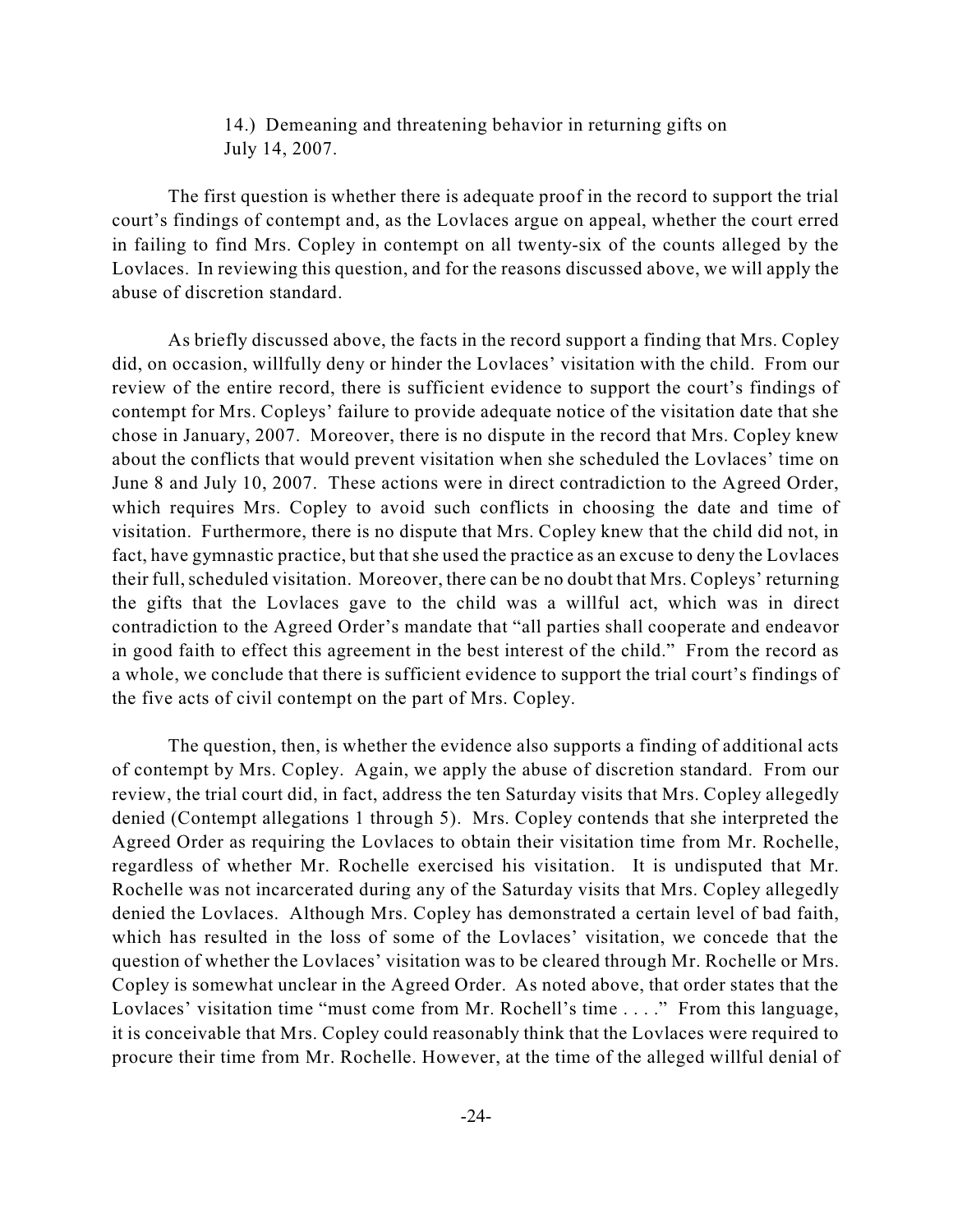the Saturday visits, the record does support a finding that Mrs. Copley's actions were not willful, but were the result of a misreading of the Agreed Order. Therefore, it was not an abuse of discretion for the trial court to conclude that Mrs. Copley was not guilty of civil contempt on these allegations.

Concerning the other allegations of contempt, the trial court did address the two instances where Mrs. Copley allegedly failed to provide adequate notice, but ultimately found that her non-compliance with the Agreed Order was not willful. Our review of the record does not clearly indicate that Mrs. Copley's actions concerning notice were, in fact, willfully perpetrated in contradiction to the Agreed Order, nor does the evidence preponderate against the trial court's implied denial of all remaining allegations of contempt on the part of Mrs. Copley.

Having determined that the actual findings of contempt are supported by the evidence in the record, we now turn to the question of whether the trial court's award of attorney's fees was an adequate and appropriate remedy for the contempts. In *Robinson v. Gaines*, 725 S.W.2d 692 (Tenn. Crim. App. 1986), the Court of Criminal Appeals described the difference between the punishments for civil and criminal contempt:

> The punishment in a civil contempt is remedial, compelling the doing of something by the contemnor, which, when done, will work his discharge. Civil contempt judgments coerce the contemnor into complying with an order of the court. It is often said that in civil contempt cases, the contemnor has the keys to the jail in his own pocket. *See Shiflet v. State*, 217 Tenn. 690, 400 S.W.2d 542 ([Tenn.] 1966).

> On the other hand, criminal contempts are punitive in character. These proceedings are to vindicate the authority of the law and the court as an organ of society. In criminal contempt cases, the contemnor must serve the sentence imposed whether or not he purges himself by complying with the court order. One convicted of criminal contempt does not carry the key to the jail in his pocket. *Shiflet v. State*, *supra.*

*Id*. at 694.

 As discussed in *Robinson v. Gaines*, 725 S.W.2d at 694, *supra*, "the punishment in a civil contempt is remedial, compelling the doing of something by the contemnor." *Id*. To this end, punishments for civil contempt should be designed to "coerce the contemnor into complying with an order of the court." *Id.* (relying on *Shiflet v. State*, 217 Tenn. 690, 400 S.W.2d 542 (Tenn. 1966)).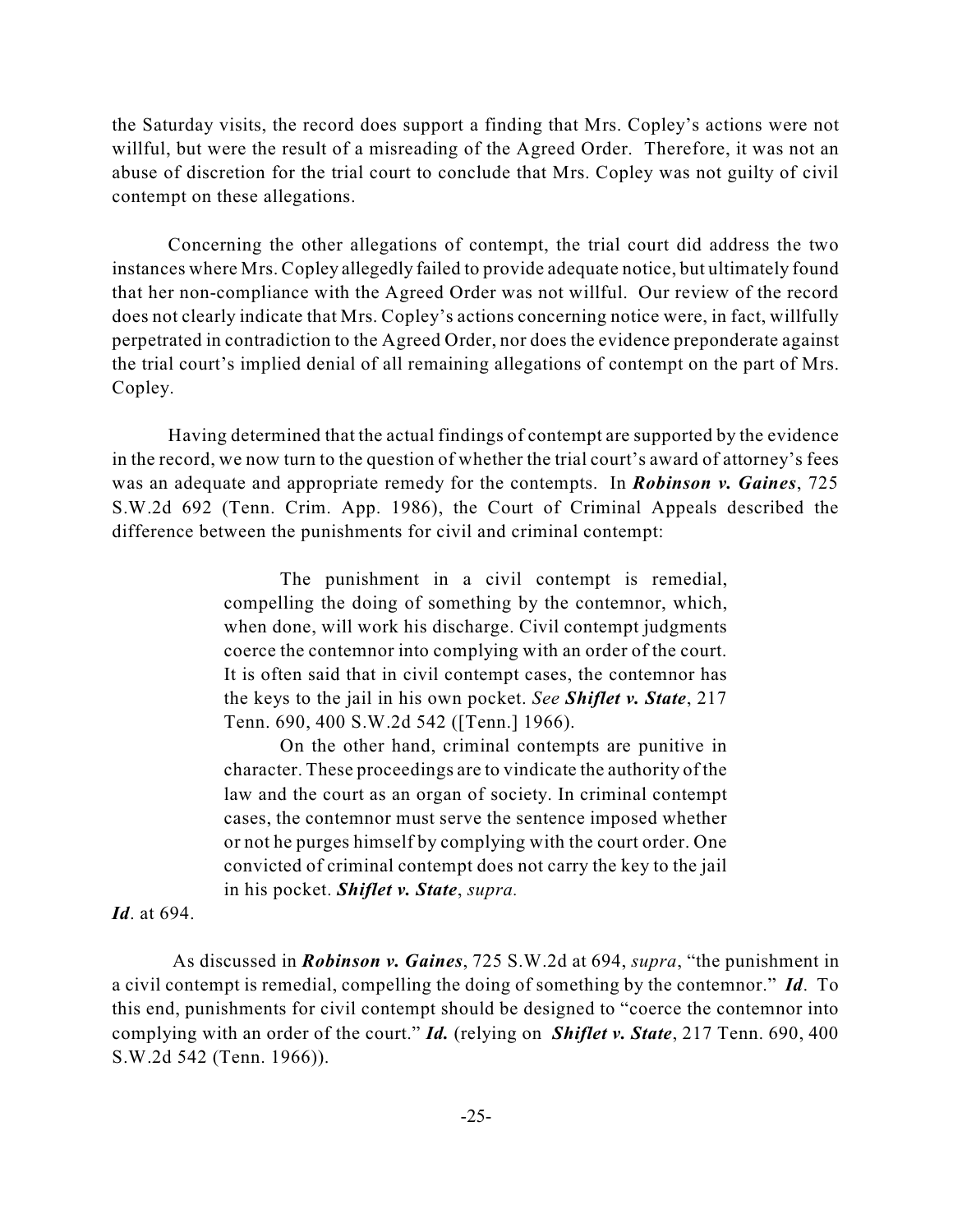Almost without exception it is within the discretion of the trial court to include, as an element of damages assessed against the defendant found guilty of civil contempt, the attorneys' fees incurred in the investigation and prosecution of the contempt proceedings, both under common law and general statutory provisions and under express statutory provisions dealing with the allowance of attorneys' fees in court proceedings. A.S. Klein, Annotation, Allowance of Attorneys' Fees in Civil Contempt Proceedings, 43 A.L.R.3d 793 (1972); *see also In re French*, 401 B.R. 295, 314 (Bkrtcy. E.D.Tenn. 2009) ("Appropriate fines for civil contempt generally include the parties' actual damages incurred and reasonable attorney's fees."); *Battleson v. Battleson*, 223 S.W.3d 278, 287 (Tenn. Ct. App. 2006) ("Regarding attorney's fees, the general rule is that a court may award attorney's fees as a sanction for a properly made finding of contempt."); *City of Chattanooga v. Davis*, 54 S.W.3d 248, 271 (Tenn. 2001) (finding that "civil contempt fines [] are generally regarded as being remedial in nature when (1) the fine is prospectively coercive, or (2) the fine serves to compensate the party injured by the violation of the order").

In the instant case, the trial court initially awarded the Lovlaces' their full request for attorney's fees in the amount of \$75,000. The Copleys objected and, after further consideration, the trial court amended the award to \$32,000. Although the award of attorney's fees for civil contempt is not improper, the problem in this case is that it is impossible to determine from the trial court's order what portion of the award of attorney's fees is for the prosecution of the contempts, and what portion, if any, was expended in pursuit of the Lovlaces' petition to modify the visitation. Any portion of these fees that was expended for purposes of the petition to modify would be an inappropriate award for civil contempt; however, any portion of the attorney's fees that was expended for purposes of the contempt proceedings would be reasonable, so long as the fees are supported by the evidence. Because we cannot determine the nature of these fees, we vacate the award of attorney's fees, and remand to the trial court for a determination and award of those fees associated only with the contempt proceedings.

As noted above, the purpose of punishments for civil contempt should be designed to "coerce the contemnor into complying with an order of the court." *Robinson v. Gaines*, 725 S.W.2d at 694. To this end, it would have been reasonable for the trial court to award make-up visitation in favor of the Lovlaces for any visitation they may have missed as a direct result of Mrs. Copley's contempts. There is no explanation in the court's order as to why it denied this request. Based upon the particular findings of contempt, the amount of visitation missed by the Lovlaces would be easily attainable. The question of whether the Lovlaces should be granted make-up visitation would, of course, depend upon the trial court's determination, upon remand, of whether the Lovlaces are entitled to prospective visitation. If the trial court determines that the Lovlaces have met their burden to show, by a preponderance of the evidence, a material change in circumstance such that substantial